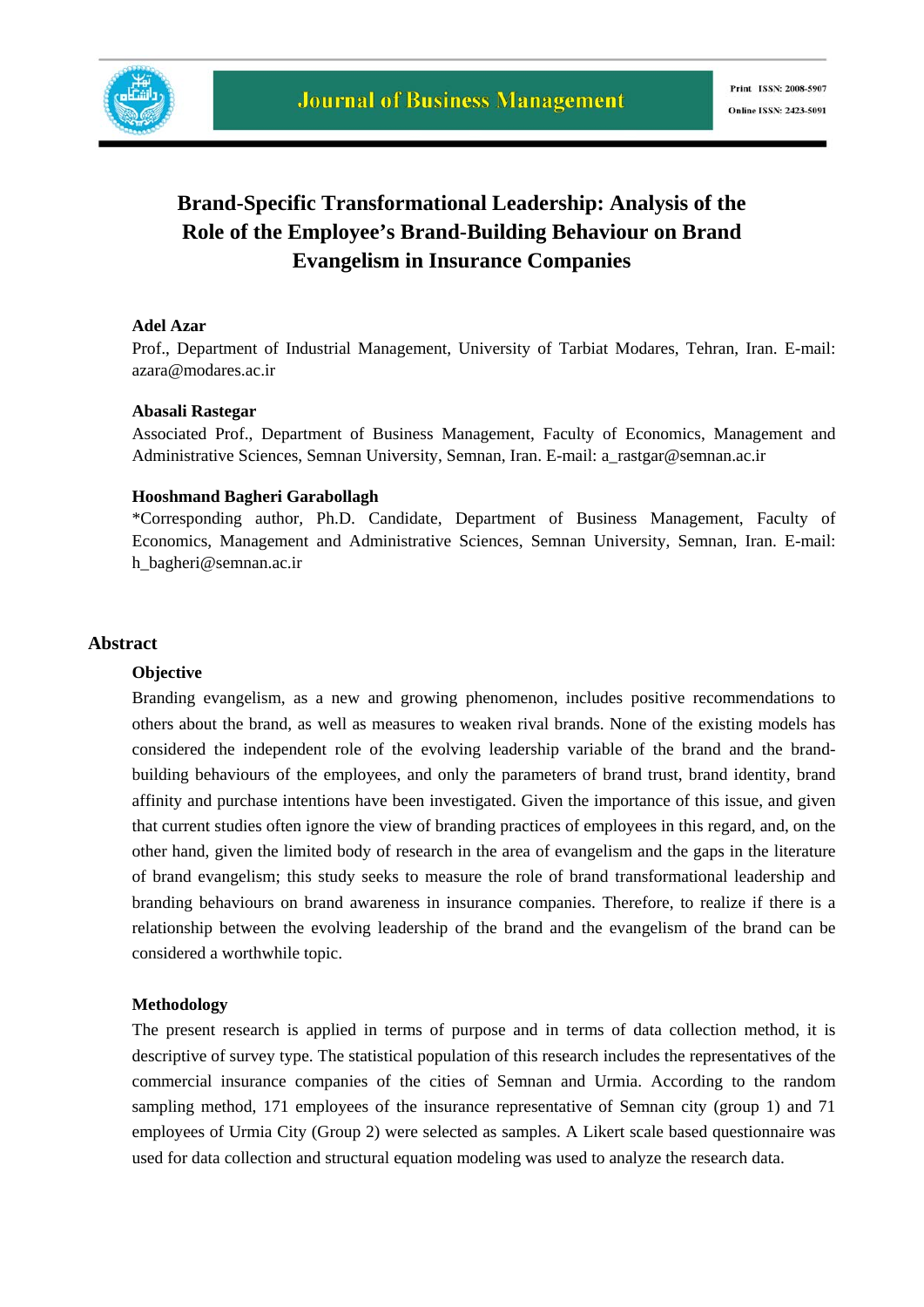#### **Findings**

The findings of this study indicate that brand-specific transformational leadership has a significantly positive effect on participation, oral advertising and survival. In addition, there is a significantly positive relationship between the variables of participation, oral advertising and survival with brand evangelism. The research showed that brand evangelism not only helps maintain customers and make them re-purchases, but also promotes brand advertising and customer support. It also reduces the cost of marketing and advertising.

#### **Conclusion**

Transformational leaders often contribute to their participation by emphasizing participation in collective activities and providing opportunities for sharing experiences among employees. Brandspecific transformational leadership causes increase in employee accountability and more willingness to conduct citizen behaviors. However, it is clear that the leader cannot provide the grounds for the development and increase in the effectiveness of the staff, unless through sharing and dissemination of information in the organization and the consideration of the ideas and opinions of employees can create opportunities for the greater participation of employees and promoting their creativity and innovation.

Since the transformational leadership of a particular brand has a positive and significant impact on employee participation, it is suggested to leaders or managers of insurance agents to consider rewards for their employees in exchange of an increase in employee participation in brand development of the organization. Transformational leaders often contribute to their participation through the emphasis on participation in collective activities and providing the opportunity to share experiences among employees. For this reason, companies have to create good communication channels with their customers and predict the extent of customer participation in these channels. Companies can also encourage their customers to express their interests, requests, and needs. At the same time, employees should also be able to clearly explain their expectations of customers in order to provide desirable services.

 **Keywords:** Brand-specific transformational leadership, Brand-building behavior's, Brand evangelism, Retention.

**Citation:** Azar, A., Rastegar, A., & Bagheri Garabollagh, H. (2019). Brand-Specific Transformational Leadership: Analysis of the Role of the Employee's Brand-Building Behaviour on Brand Evangelism in Insurance Companies. *Journal of Business Management,* 11(1), 141-162. (*in Persian*)

DOI: 10.22059/jibm.2018.249472.2904

<sup>------------------------------------------------------------</sup>  Journal of Business Management, 2019, Vol. 11, No., pp. 141-162

Received: January 03, 2018; Accepted: November 10, 2018

<sup>©</sup> Faculty of Management, University of Tehran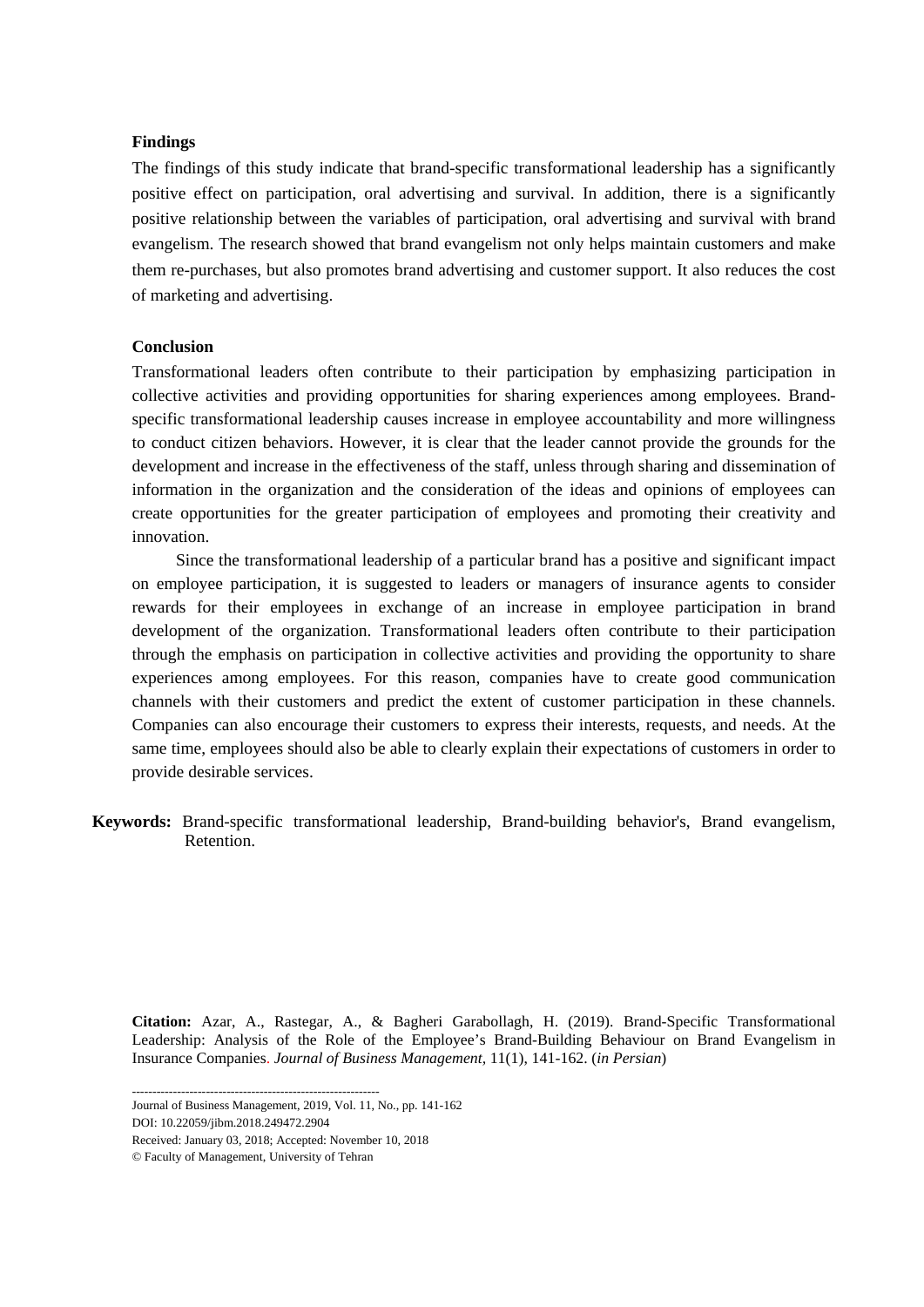

# **رهبري تحولآفرين برند خاص: واكاوي نقش رفتارهاي برندساز كاركنان بر بشارت برند در شركتهاي بيمه**

#### **عادل آذر**

استاد، گروه مديريت صنعتي، دانشكده مديريت و اقتصاد، دانشگاه تربيت مدرس، تهران، ايران. رايانامه: azara@modares.ac.ir

### **عباسعلي رستگار**

دانشيار، گروه مديريت بازرگاني، دانشكده اقتصاد، مديريت و علوم اداري، دانشگاه سمنان، سمنان، ايران. رايانامه: a\_rastgar@semnan.ac.ir

#### **هوشمند باقري قرهبلاغ**

\* نويسنده مسئول، دانشجوي دكتري، گروه مديريت بازرگاني، دانشكده اقتصـاد، مـديريت و علـوم اداري، دانشـگاه سـمنان، سـمنان، h\_bagheri@semnan.ac.ir :ايران. رايانامه:

#### **چكيده**

**هدف:** مفهوم رهبري تحولآفرين برند خاص، روشي براي انگيزهبخشي به كاركنان است تا با توسل به ارزشها و عقايد شخصي خود به نفع شركت فعاليت كنند. هدف از اجراي پژوهش حاضر، بررسي رابطه بين رهبري تحولآفرين برند خاص و رفتارهاي برندساز كاركنان بر بشارت برند در شركتهاي بيمه است.

**روش:** پژوهش از نظر هدف كاربردي بوده و از لحاظ شيوه گردآوري دادهها توصيفي از نوع پيمايشي است. جامعه آماري پژوهش حاضر، كاركنان نمايندگي بيمههاي بازرگاني شهر سمنان و اروميه است كه با توجه به روش نمونهگيري تصادفي طبقهبنديشده، 171 نفر از كاركنان نمايندگي بيمههاي شهر سمنان (گروه 1) و 71 نفر از كاركنان نمايندگي بيمههاي شهر اروميه (گروه 2 ) بهعنوان نمونه انتخاب شدند. اطلاعات با استفاده از پرسشنامه مبتني بر مقياس ليكرت جمعآوري شدند و براي تجزيه و تحليل دادههاي تحقيق از مدلسازي معادلات ساختاري استفاده شد.

**يافتهها:** بر اساس يافتههاي پژوهش حاضر، رهبري تحولآفرين برند خاص بر مشاركت، تبليغات شفاهي و ماندگاري تأثير مثبت و معناداري دارد. همچنين، بين متغيرهاي مشاركت، تبليغات شفاهي و ماندگاري با بشارت برند تأثير مثبت و معناداري مشاهده شد.

**نتيجهگيري:** اين پژوهش نشان داد كه بشارت برند موجب حفظ و خريد مجدد مشتري، تبليغات و حمايت شديد مشتريان از برند و كاهش هزينههاي بازاريابي و تبليغات ميشود.

**كليدواژهها:** رهبري تحولآفرين، برند خاص، رفتارهاي برندساز، بشارت برند، ماندگاري.

**استناد:** آذر، عادل؛ رستگار، عباسعلي؛ باقري قرهبلاغ، هوشمند (1398). رهبري تحولآفرين برند خاص: واكاوي نقش رفتارهاي برندساز كاركنان بر بشارت برند در شركتهاى بيمه. *فصلنامه مديريت بازرگاني، ١١(١)، ١٤٢*٠ - ١۶٢. ---------------------------------------- فصلنامه مديريت بازرگاني، ١٣٩٨، دوره ١١، شماره ١، صص. ١٤١ - ١٤٢ DOI: 10.22059/jibm.2018.249472.2904

دريافت: ،1396/10/13 پذيرش: 1397/08/19 © دانشكده مديريت دانشگاه تهران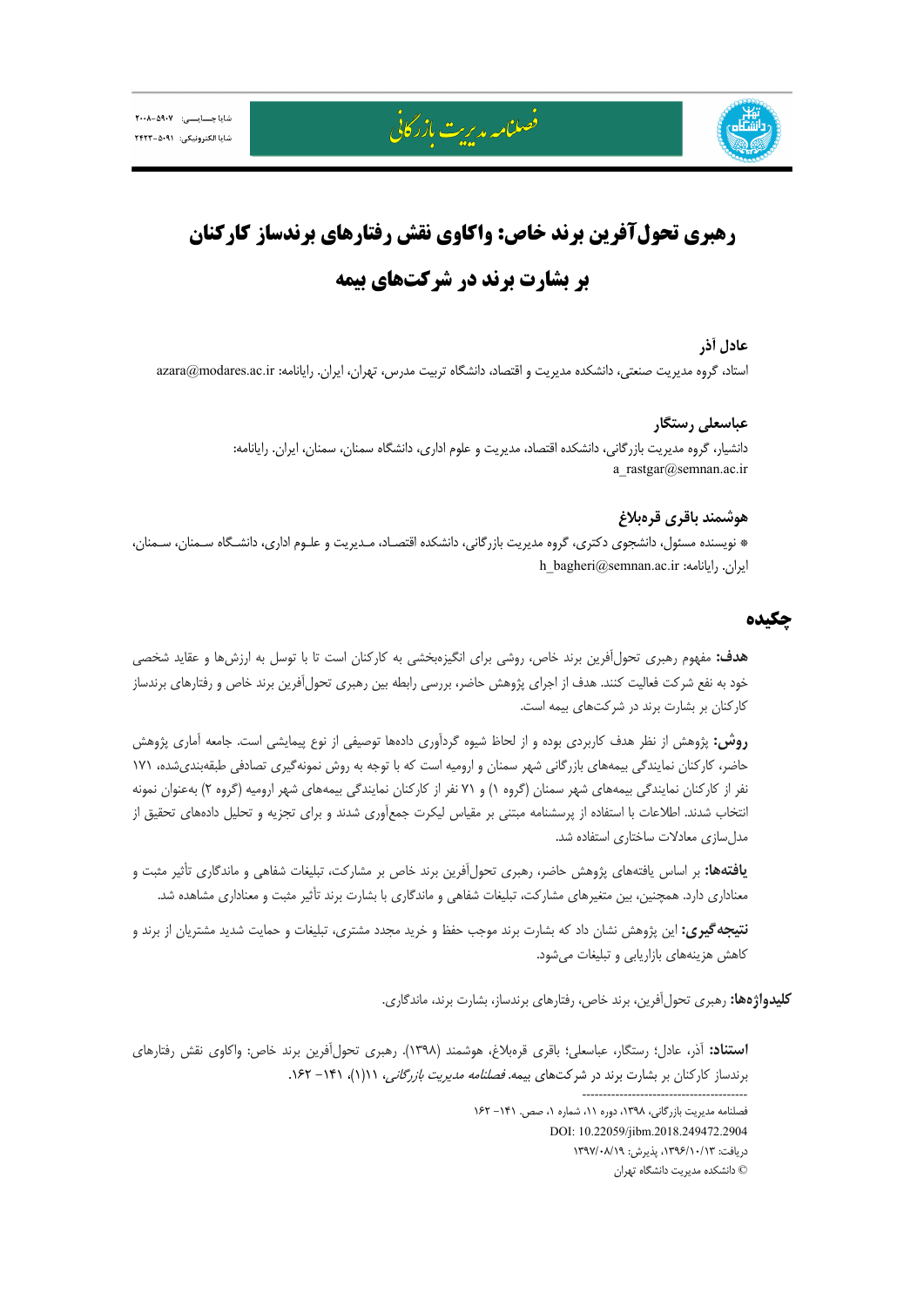#### **مقدمه**

شرکتهای بیمه شرکتهایی هستند که خدمات ارائه میدهند و در شرکتهای خدماتی نیروی انسانی محور تولید است. صنعت بیمه بهدلیل کاربرد وسیع در جامعه، یکی از مهمترین بخشهای خدماتی کشور است. شرکتهای خدماتی نظیر شرکتهای بیمه، با مشتریان در زمینه ارائه خدمات، بهنحو روزافزونی درگیر هستند (بامبرگر، مشیولم و بیرون'، ۲۰۱۴). امروزه در بازارهای جهانی، برندهای موفق بهمنظور حفظ مزیت رقابتی، باید تصاویر متمایزی از خود به نمایش بگذارند )مهرنوش و طهماسبی آقبالغی، 1936(. بر اساس مطالعات، ایران از لحاظ بیمهای، یکی از کشورهای عقبمانده در جهان به شمار میرود، به طوری که ضریب نفوذ بیمه در ایران 1/4 درصد است که این ضریب در کشورهای توسعهیافته به 11 درصد نیز رسیده است (دل|فروز، فرخ بخت فومنی و خسروی، ۱۳۹۶). در بازار به شدت رقابتی، داراییهای نامشهود عامل بسیار مهمی برای موفقیت یک سازمان محسوب میشوند که یکی از این داراییها، برند است (کوچراو و زاویالوا۲، ۲۰۱۲). برندسازی، یک استراتژی بسیار کاربردی برای متمایز شدن و به دست آوردن بازار محصوالت و خدمات به شمار میرود 9 )یوساکلی و بالوگو ، 2111( و با توجه به منافعی که برای سازمانها و مصرفکنندگان ایجاد میکند بازاریابان به آن توجه کردهاند (ماهل و شنور ٔ، ۲۰۱۰). در این راستا، مفهوم بشارت برند نوعی رفتار پرجنب و جوش در رابطه با برند است که شامل تعریف و تمجید از برند و قانع کردن دیگران برای پذیرش برند با تحقیر کردن و بدگویی از برندهای دیگر است (اسکارپی<sup>م</sup>، ۲۰۱۰ و مارتیکوت، اّرکند و بائودری۶ ، ۲۰۱۶). بشارت برند راه فعال و مطمئن بیان نظرهای مثبت است که با تالش پرشور و حرارت مشتری، در راستای متقاعدیا ترغیب کردن دیگران برای سفارش برندمدنظر، انجام میشود )ریویتز ـ آرکونسئو، کالجوند و لیپیمن ، 2111(. در نتیجه ارتباط مشتری و برند میتواند رفتار مشتریان دیگر، فروش و در نهایت <sup>7</sup> ارزش شرکت را تحت تأثیر قرار دهد. به همین دلیل است که باید به تأثیر ارتباط برند مشتری بر بشارت برند توجه شده، این تأثیر بررسی شود و سازمانها بهدنبال استفاده از مزایای بشارت برند و بهرهمندی از آن باشند )بلوچی، حسنقلیپور، ملکی مین باش رزگاه و سیاه سرانی کجوری، 1934(.

یکی از صنایعی که رقابت روز به روز در آن شدت مییابد و مفهوم برند و رفتارهای برندساز کارکنان در آن بهوضوح نمود پیدا میکند، صنعت بیمه است. رهبری تحولآفرین برند خاص و رفتارهای برندساز کارکنان، عواملی هستند که در رسیدن به چنین جایگاهی در ذهن مشتریان بیمه، مؤثر بوده و بازاریابان میتوانند با کمک برندهایی با ارزش افزوده باال، مزیت رقابتی به دست آورند (تینگ چی، وانگ، شی، چو و بروک^، ۲۰۱۴ و مک کال ــ کندی و اندرسون`، ۲۰۰۲). بنابراین یکی از عوامل مهم و اساسی در توسعه و موفقیت سازمانها، سبک رهبری مدیریت و نحوه تأثیرگذاری بر کارکنان است (پالمر، والس، بورگس و ستوگ<sup>۰٬</sup>، ۲۰۰۱). رهبری یکی از مهمترین و برجستهترین عواملی است که رفتارهای اعضای سازمان را نسبت به بهبود عملکرد سازمان تحت تأثیر قرار میدهد (جندقی، بهامین و آبائی ``، ۲۰۱۵). محققان نقش رهبران

- 9. McColl-Kennedy & Anderson
- 10. Palmer, Walls, Burgess & Stough
- 11. Jandaghi, Bahamin & Abaei

<sup>1.</sup> Bamberger, Meshoulam & Biron

<sup>2.</sup> Kucherov & Zavyalova

<sup>3.</sup> Usakli & Baloglu

<sup>4.</sup> Maehle & Shneor

<sup>5.</sup> Scarpi

<sup>6.</sup> Marticotte, Arcand & Baudry

<sup>7.</sup> Riivits-Arkonsuo, Kaljund & Leppiman

<sup>8.</sup> Tingchi, Wong, Shi, Chu, & Brock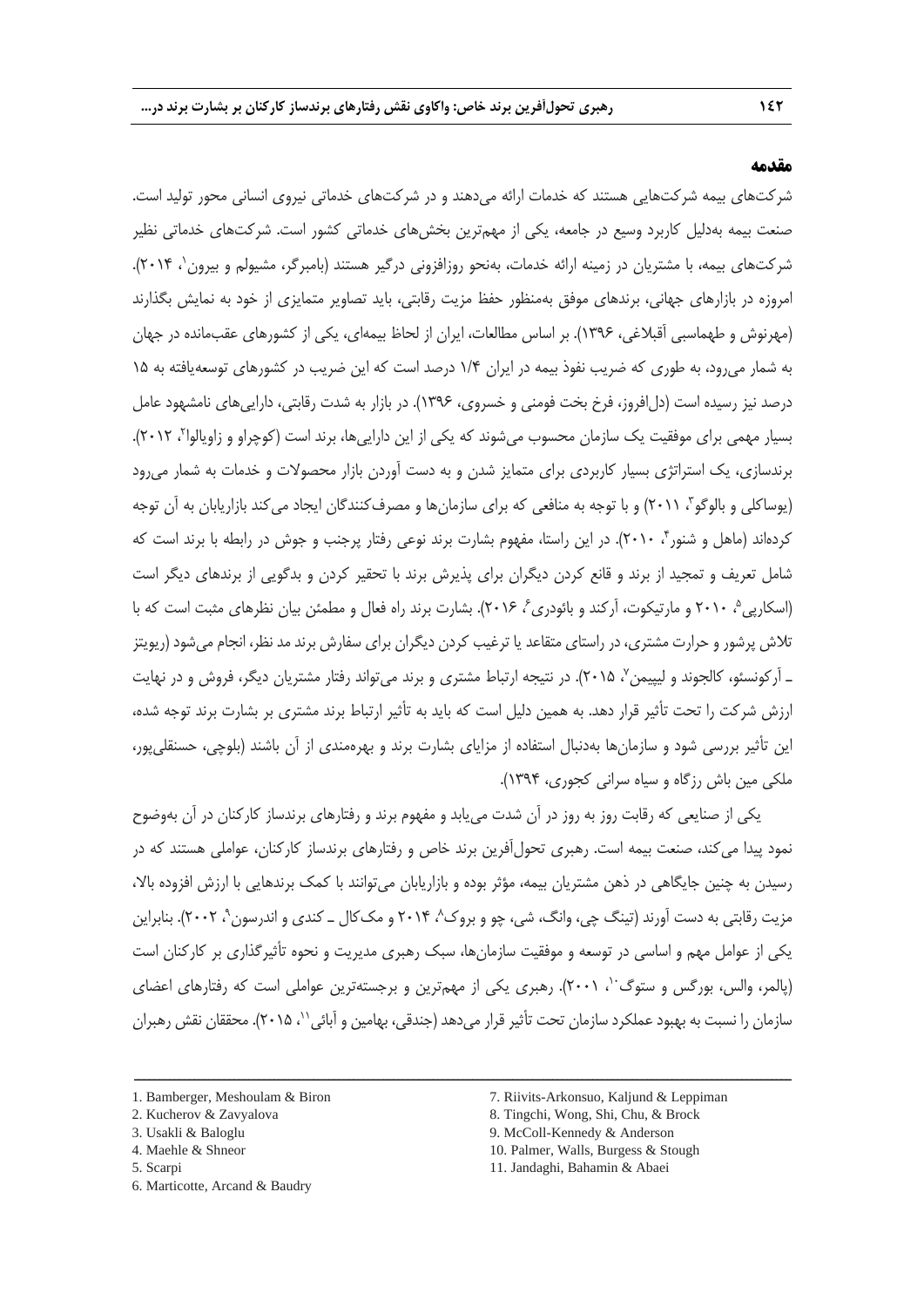1 سازمانی را بهعنوان پیشبینیکنندههای با نفوذ نگرش و رفتارهای برندساز کارکنان قلمداد میکنند )بورمان، زپلین و ریلی ، ۲۰۰۸ و والستر و دی ــ چرناتوری٬۲ -۲۰۰۴). طبق نتایج مطالعه جندقی و همکاران (۲۰۱۵) رهبران نقش بسیار حیاتی در موفقیت برند ایفا میکنند. مفهوم رهبری تحول آفرین برند خاص، نخستین بار توسط مورهارت، هرزوگ و تامزاک ۳ (۲۰۰۹) معرفی شد. این نوع سبک رهبری، مشابه سبکهای رهبری سنتی بر عملکرد سازمانی تأثیرگذار است )جندقی و همکاران، ۲۰۱۵). رهبری تحول آفرین برند خاص، همراستایی ارزش ها و اولویتهای کارکنان با اهداف سازمانی برای کارایی بیشتر است و در واقع بر رهبری برند خاص برتری دارد، زیرا عالوه بر انجام وظایف تکلیفشده، شامل رفتارهای فراتکلیفی نیز میشود (کینگ و سو ٔ، ۲۰۱۵). این دوگانگی میان رهبری برند خاص و رهبری تحولآفرین برند خاص، روش مفیدی برای تحقیقات در رابطه با دستهبندی رفتارهای برندساز کارکنان (مشارکت، ماندگاری و تبلیغات شفاهی) است (مورهارت و همکاران، 2113(.

بشارت برند، بهعنوان پدیدهای جدید و رو به رشد، شامل توصیه مثبت به دیگران درباره برند و نیز اقداماتی در راستای ضعیف کردن برندهای رقیب است. در هیچ یک از الگوهای موجود، به نقش مستقل متغیر رهبری تحولآفرین برند خاص و رفتارهای برندساز کارکنان اشارهای نشده است و فقط پارامترهای اعتماد برند، هویت برند، صمیمیت برند و نیت خرید بررسی شدهاند )اشکانی و اسفیدانی، 1931 و بلوچی و همکاران، 1934(. با توجه به اهمیت این موضوع و نظر به اینکه مطالعات کنونی اغلب دیدگاه رفتارهای برندساز کارکنان در این خصوص را نادیده گرفتهاند و از طرفی، با توجه به محدود بودن پژوهشهای منسجم در حوزه بشارت برند و شکافهای موجود در ادبیات بشارت برند، این پژوهش در پی آن است تا نقش رهبری تحولآفرین برند خاص و رفتارهای برندساز کارکنان را بر بشارت برند در شرکتهای بیمه بسنجد. از این رو پی بردن به این مسئله که بین رهبری تحولآفرین برند خاص و بشارت برند رابطه وجود دارد یا خیر، میتواند موضوعی در خور توجه باشد.

## **پیشینه نظری پژوهش**

## **رهبری تحولآفرین برند خاص و رفتارهای برندساز کارکنان**

رهبر تحولآفرین، رهبری است که پیروان را تحریک کرده و به آنها الهام میبخشد تا به نتایج فوقالعادهای دست یابند (رابینز و کالچر<sup>ه</sup>، ۲۰۰۷؛ اودامرو و اوگبونا<sup>ع</sup>، ۲۰۱۳ و بویل، مارتینز و ماتوت<sup>۷</sup>، ۲۰۱۸). رهبری تحولآفرین، در ایجاد تغییرات لازم برای مدیریت مؤثر نقش مهمی ایفا میکند (بویل و همکاران، ۲۰۱۸ و نیسین، مادر، استرید و جیمیسون $\langle \cdot \rangle$ ۲۰۱۷). در این راستا، رهبری تحول آفرین برند خاص، روش رهبری در راستای انگیزه بخشی به کارکنان است تا با توسل به ارزش ها و عقاید شخصی خود به نفع شرکت فعالیت کنند (مورهارت و همکاران، ۲۰۰۹ و پانجایسری، اوِنشیتزکی و راد<sup>۹</sup>، ۲۰۱۳). رهبری تحولآفرین برند خاص مستلزم رفتارهای چندی از قبیل، عمل بهعنوان یک مدل و حفظ ارزشهای برند، بر شمردن

<sup>1.</sup> Burmann, Zeplin & Riley

<sup>2.</sup> Vallaster & de Chernatony

<sup>3.</sup> Morhart, Herzog & Tomczak

<sup>4.</sup> King & So

<sup>5.</sup> Robbins & Coulter

<sup>6.</sup> Odumeru & Ogbonna

<sup>7.</sup> Buil, Martínez & Matute

<sup>8.</sup> Niessen, Mäder, Stride & Jimmieson

<sup>9.</sup> Punjaisri, Evanschitzky & Rudd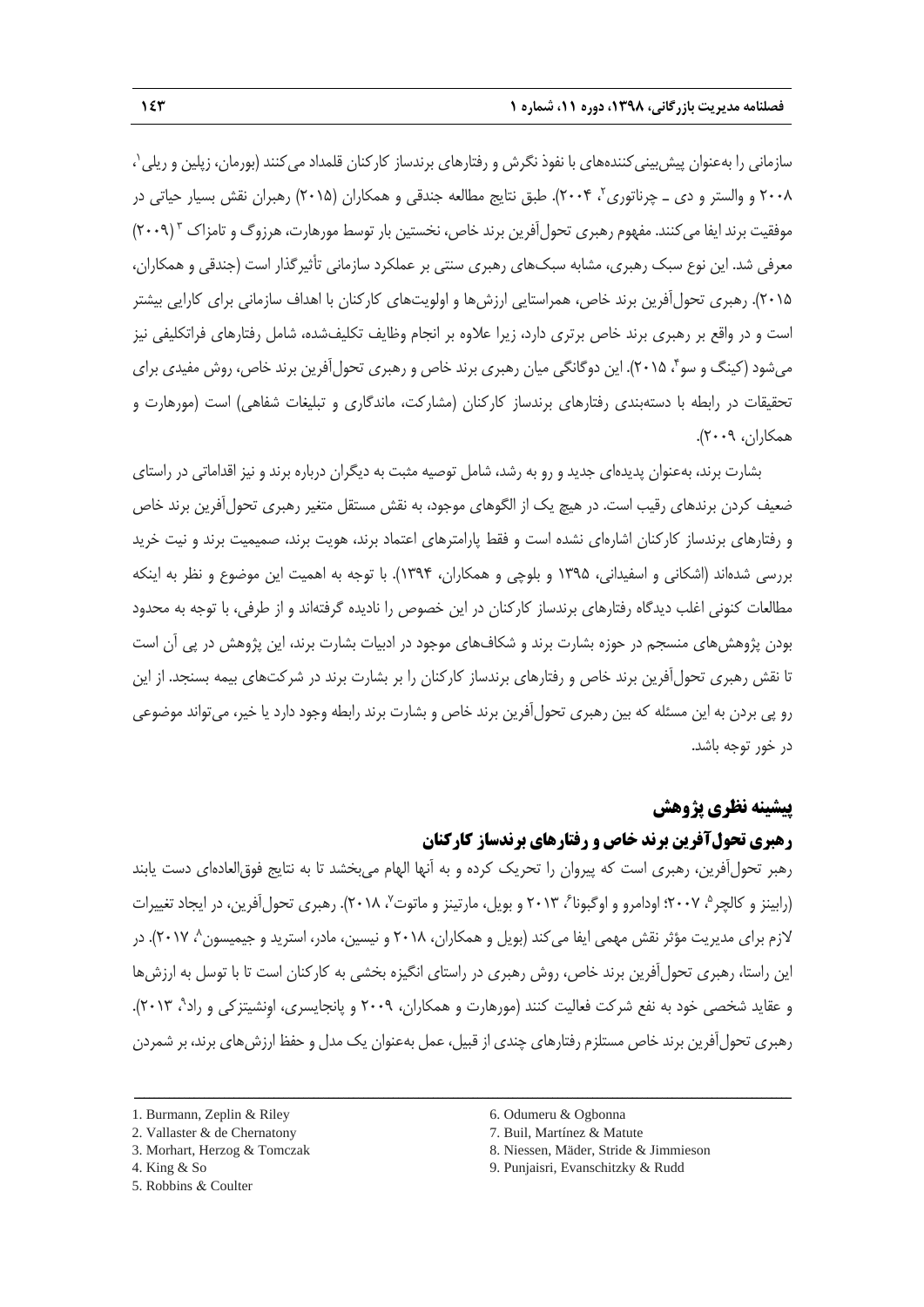هدفی اجباری و متمایز درباره برند و برانگیختن افراد برای مشارکت و افتخار به برند شرکت، تحریک کارکنان برای تجدید نظر در کار خود بهعنوان عضوی از جامعه برند و کمک به کارکنان برای تفسیر شخصی وعدههایی که برند میدهد و تعلیم و آمادهسازی آنها برای رشد در نقش۱عای بهعهدهگرفتهشده، است (پودساکوف، مک کنیز، مورمان و فیتر`، ۱۹۹۰؛ مورهارت و همکاران، ۲۰۰۹ و یوئن، وو، تنگ و لیو<sup>۲</sup>، ۲۰۱۲). رهبران تحولآفرین از طریق فرایند درونیسازی بر کارکنان تأثیر میگذارند (کامرهوف، لوانشتاین و شوتز<sup>۳</sup>، ۲۰۱۸) و این امر به کاهش نقل و انتقال و افزایش رفتارهای برندساز تکلیفی و فراتکلیفی کارکنان منجر میشود. هر دو فرایند توسط درک کارکنان از استقالل و رقابت همخوانی با نقش خود بهعنوان نماینده برند تعدیل میشود (مکنیز، پودساکوف و ریچ ٔ، ۲۰۰۱ و مورهارت و همکاران، ۲۰۰۹). محققان اثبات کردهاند که رهبران به حمایت از کارکنان در شکل دادن رفتار آنها نسبت به برند نیاز دارند. این را میتوان از طریق رفتار ارتباطات کالمی و غیرکالمی )برای مثال رفتار تعاملی اجتماعی( انجام داد. به اعتقاد والستر و دی چرناتوری )2114( رهبران زمانی درگیر تعامل اجتماعی می شوند که تعهد خود را نشان دهند (مانند مدل نقش و کاریزماتیک) و با اعتماد و توانایی کارکنان خود را قادر به ایفا نقش (تقویت تحریک فکری) کنند (شاری و همکاران <sup>۵</sup> ۲۰۱۵). سازمان ها از برندها برای هویت دادن به پیشنهادات خود و ایجاد تمایز با رقبا استفاده می کنند (مایلز و منگولد ً، ۲۰۰۴). کارمندان نیز از طریق بهکارگیری رفتارهای برندساز میتوانند به تقویت، بهبود و یا حتی خلق تصویر یک برند برای محصوالت و سازمانها بپردازند )مایلز و منگولد، ۲۰۰۴ و یوئن و همکاران، ۲۰۱۲). چنین رفتارهایی دیدگاه مشتری از کیفیت خدمات ارائهشده را منعکس می کنند و میتوانند به سطوح بالاتری از وفاداری و حفظ مشتری منجر شوند (پاراسورامان، زیثمال و بری"، ۱۹۸۸). بهطور خاص، رفتار برندساز کارکنان بهصورت رفتارهای برتر و باالتر از آنچه در شرح شغل رسمی شرح داده شده است، تعریف میشود که موجب افزایش ارزش سازمانی و در نهایت افزایش رضایت مشتری میشود )کینگ و سو، 2111(.

در مطالعه مورهارات و همکاران (۲۰۰۹) سه نوع رفتار (مشارکت، ماندگاری و تبلیغات شفاهی) به عنوان رفتارهای برندساز کارکنان مطرح شدهاند که در ادامه توضیح داده میشود. مشارکت کارمندان بهصورت فعال در توسعه برند، شامل مشارکت فعال کارمندان در تجارب مربوط به برند، در جریان گذاشتن مافوق در رابطه با راهکارهایی که برای قدرتمندسازی تصویر برند وجود دارد، دادن پیشنهادهای سازنده برای بهبود تجربه برند مشتریان سازمان و ارائه ایدههای مفید درباره چگونگی ارتقای عملکرد برند به مافوقان است. مهمترین اصطالح برای تالش برندسازی، مشارکت در محل کار و تبلیغات شفاهی است. نخست کارکنانی که در توسعه برند شرکت دارند شرکتی با یک ورودی و با باالترین کیفیت برای مدیریت برند را فرآهم میآورد. دوم، حمایت فردی کارکنان از محصول سازمان و برندهای خدمات خارج از زمینه کاری و فرم معتبر از تبلیغات برای مشتریان واقعی و بالقوه است )مورهارت و همکاران، 2113(. ماندگاری بهمعنای حفظ ارتباط حرفهای کارکنان با برند سازمان است )مورهارت و همکاران، 2113(. امروزه اغلب سازمانها، موضوع ماندگاری منابع انسانی را مهم و اساسی قلمداد کرده، برای آن برنامهریزی میکنند و هزینههای زیادی انجام میدهند (پریسبیترو و همکاران^، ۲۰۱۶).

- 1. Podsakoff, MacKenzie, Moorman & Fetter
- 2. Uen, Wu, Teng & Liu
- 3. Kammerhoff, Lauenstein & Schütz
- 4. MacKenzie, Podsakoff & Rich
- 7. Parasuraman, Zeithaml & Berry
- 8. Presbitero, Roxas & Chadee

<sup>5.</sup> Shaari, Salleh & Hussin

<sup>6.</sup> Miles & Mangold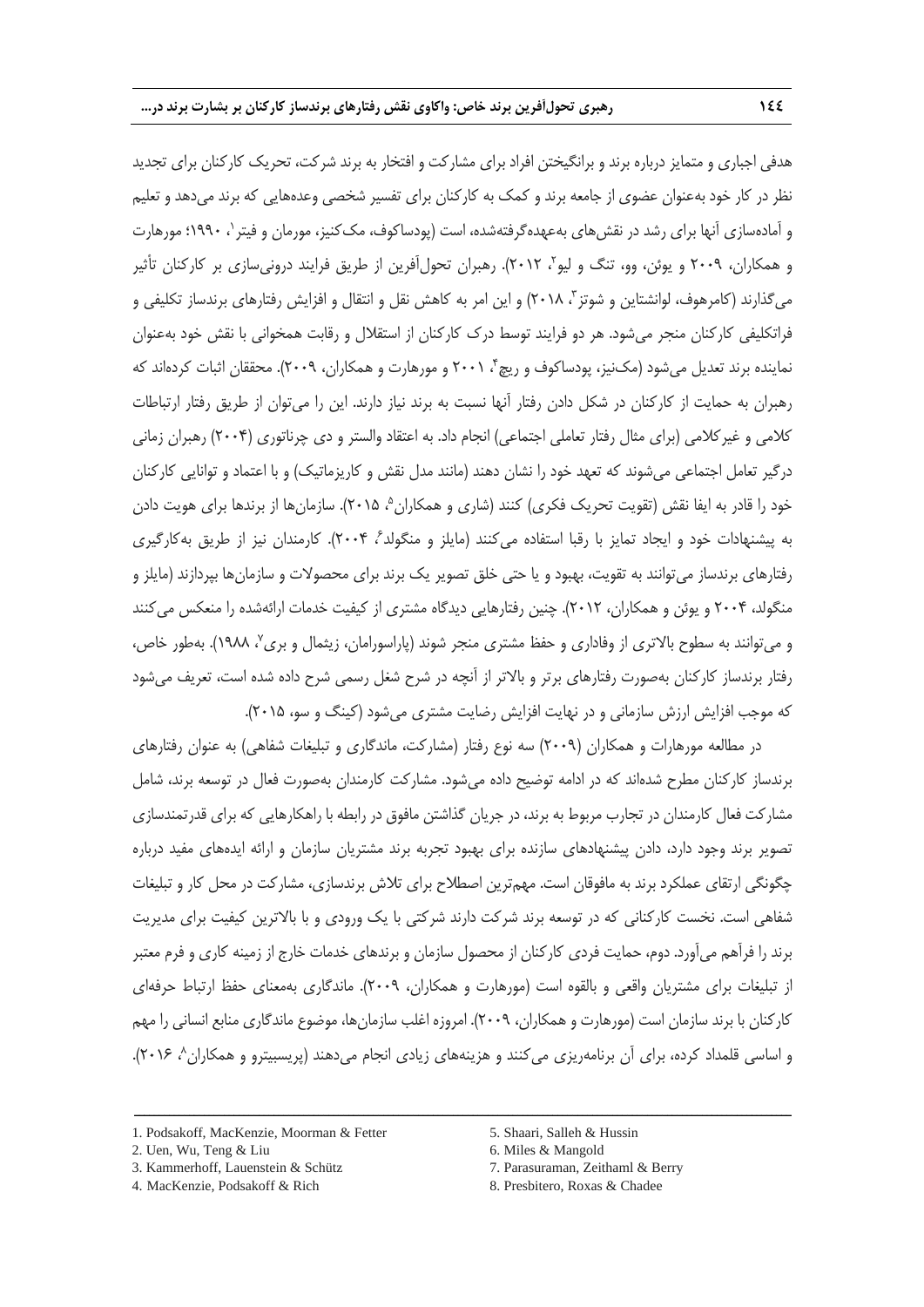منظور از ماندگاری کارکنان در سازمان، فقط جنبه فیزیکی آن نیست، بلکه حضور و حرکت فعاالنه کارکنان سازمان درون آن و هماهنگی و همسویی آنان با سیاستها و راهبردهای سازمان و به تعبیری درگیر بودن آنها با کار و شغل و مسائل مربوط به آن است (لیپاک، لپائو، چانگ و هاردن ٰ، ۲۰۰۶). از دیدگاه اجتماعی جالبترین نکته برای سازمانها داشتن کارکنانی است که کار و سازمان خود را دوست داشته باشند، برای ماندن در سازمان میل و عالقه داشته باشند و تمام سعی و کوشش خود را برای تحقق اهداف سازمان بهکار بگیرند. بهدلیل اینکه کارکنان خط مقدم، به برند صورتی انسانی میدهند و به برقراری تماس احساسی با برند به مشتریان کمک میکنند، روابط بلندمدت و پایداری را ایجاد میکنند که این روابط باعث ایجاد احساس نزدیکی، عالقه و اعتماد در مشتریان نسبت به نماینده برند میشوند و این عوامل نیز برای ایجاد مزیت رقابتی برند بهکار گرفته میشوند. توانایی یک سازمان برای حفظ ثبات و ماندگاری در کارکنانی که با مشتریان در تماس هستند بسیار حیاتی و مهم است، این در حالی است که ایجاد چنین روابط بلندمدت و پایداری در شرایطی که کارکنان بهطور مرتب عوض می شوند، مشکل است (مورهارت و همکاران، ۲۰۰۹). با توجه به آنچه گفته شد، رهبری تحول آفرین از طریق مشارکت دادن کارکنان در تصمیمگیریها و امور مختلف شرکت، میتواند زمینه افزایش آمادگی افراد برای تغییر را فرآهم آورد و همچنین باعث میشود احساس تعلق و مالکیت فرد نسبت به کار و سازمان بیشتر شود و در نتیجه احتمال پیدایش هنجارهای گروهی و پشتیبانی از کار و سازمان افزایش مییابد. جندقی و همکاران )2111( در پژوهشی با بررسی تأثیر سبکهای رهبری (رهبری تحولآفرین برند خاص و رهبری مبادلهای برند خاص) بر رفتار شهروندی برند مبتنی بر کارمند بیان کردند که رهبری برند سازمانها دستیابی به شهرت از طریق مدیریت، مدیران و رهبران با تواناییهای خاص و با استعداد است که میتواند بهطور انحصاری برای دیدار با انتظارهای سرمایهگذاران و تقاضاهای مشتریان استفاده شود. نتایج تحقیق آنها نشان داد که بین سبکهای رهبری برند و رفتار شهروندی برند مبتنی بر کارمند، ارتباط معناداری وجود دارد. در واقع، پژوهش مورهارت و همکاران (۲۰۰۹) نخستین تحقیقاتی است که به بررسی رابطه مثبت بین رهبری تحولآفرین برند خاص بر مشارکت کارکنان از ابعاد رفتارهای برندساز کارکنان پرداخته است و عالوه بر این تاکنون هیچ پژوهشی شدت رابطه میان رهبری تحولآفرین برند خاص بر ماندگاری و تبلیغات شفاهی کارکنان را نسنجیده است. بنابراین میتوان با توجه به تفسیرهای ذکرشده فرضیات زیر را مطرح کرد.

> فرضیه .1 رهبری تحولآفرین برند خاص بر مشارکت کارکنان، تأثیر مثبت و معناداری دارد. فرضیه ۲. رهبری تحول آفرین برند خاص بر تبلیغات شفاهی، تأثیر مثبت و معناداری دارد. فرضیه ۳. رهبری تحول آفرین برند خاص بر ماندگاری کارکنان، تأثیر مثبت و معناداری دارد.

## **بشارت برند و رفتارهای برندساز کارکنان**

بشارت برند، یک امر فعالتر و متعهدتر برای گسترش و توسعه نظرهای مثبت و جنب و جوشی مشتاقانه برای متقاعد کردن دیگران به استفاده از برند خاص در میان برندهای مشابه است (بکرا و بدریناریان<sup>۲</sup>، ۲۰۱۳؛ داس و کارستنس<sup>۳</sup>، ۲۰۱۴ و مارتیکوت و همکاران، 2116(. اعضای جامعه برند به طور همزمان درگیر مفهوم بشارت برند و بشارت مرتبط با جامعه

<sup>1.</sup> Lepak, Liao, Chung & Harden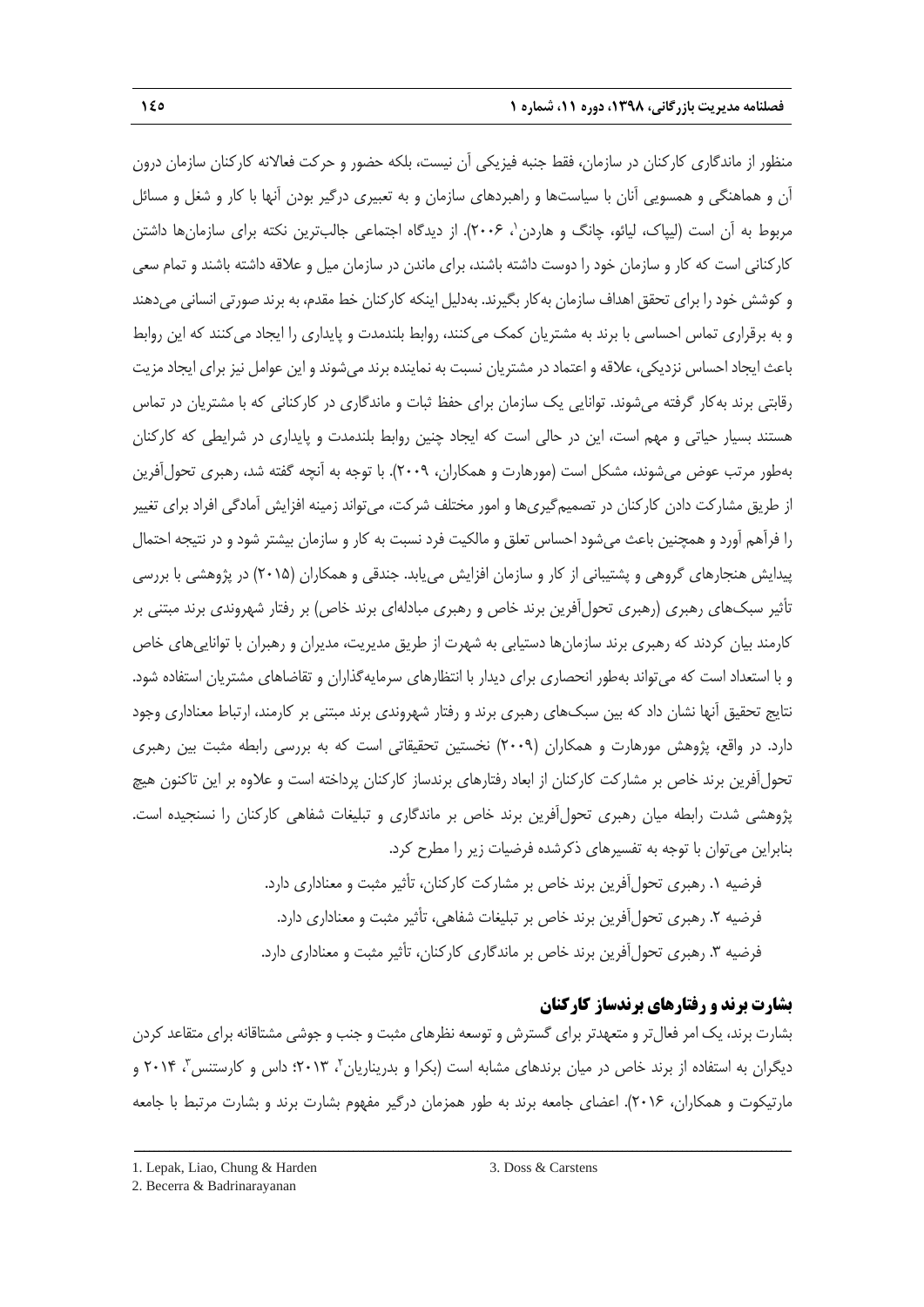هستند و این در حالی است که بشارت برند از برند ناشی میشود )اسکارپی، 2111(. امروزه سازمانها، به گروه کوچکی از مشتریان خود توجه دقیق اما مؤثر و بانفوذی دارند. این افراد که مبشران برند خوانده میشوند، عالقه شدیدی به برند شرکت دارند و بهطور فعال در رابطه با برند تبلیغ میکنند، تجربیات مثبت خود در رابطه با برند را برای دیگران بیان میکنند و آنها را برای استفاده از برند و تجربه کردن آن تشویق میکنند. آنها حتی تالش میکنند افراد را از مصرف برندهای رقیب منصرف کنند (بلوچی و همکاران، ۱۳۹۴). ممکن است مشتریان بهصورت فعال رفتارهایی از قبیل احساس نزدیکی و قرابت یا جذابیت در مورد برند از خود نشان دهند یا اینکه رفتارهای ضد برند مانند احساس منفی و دوری گرفتن از برند را نشان دهند (یارک و همکاران '، ۲۰۱۳). بشارت برند را تبلیغات شفاهی (دهان به دهان) در مورد برند، که ریشه در دل بستگی روانی و عاطفی فرد به برند مربوطه دارد، بیان میکنند (اسکارپی، ۲۰۱۰). ماتزلر، پیچلر و هیمتسبرگر<sup>۲</sup> (۲۰۰۷) بشارت برند را راهی فعال و مطمئن برای بیان نظرهای مثبت تعریف میکنند که با تالش پرشور و حرارتی مصرفکننده برای متقاعد یا ترغیب کردن دیگران در راستای سفارش برند مد نظر، انجام میشود. همچنین تمرکز بر تبلیغات شفاهی و متقاعد کردن دیگران در رابطه با برندهای مورد عالقه خود، حداقل چیزی است که در ارتباط مصرفکنندگان رخ میدهد )ریویتز و همکاران، 2111 و ماتزلر و همکاران، 2117(. تبلیغات شفاهی در راستای برند سازمان، یکی دیگر از مزایا و بخشهای ضروری برند مبتنی بر کارمند است (کینگ و گریس ، ۲۰۰۹؛ ۲۰۱۰) که می تواند «تمایلات کارمند به گفتن جملات مثبت درباره سازمان (برند) و توصیه سازمان (برند) به دیگران» تعریف شود، (بلومر و اودکرکن۴، ۲۰۰۶). این ارتباطات نه تنها منافعی برای کارکنان فراهم میکند، بلکه پشتیبانی شخصی یک کارمند، مزایایی مانند افزایش بازده هزینه استخدام (مورهارت و همکاران، ۲۰۰۱)، دانش پیش از استخدام بیشتر (ویلیامز، لابینگ و ستون<sup>۵</sup>، ۱۹۹۳) و عملکرد بهتر کارمند (کیرنان و همکاران ً، ۱۹۸۹) را برای سازمان بههمراه دارد که در پی آن روی اجتماع سازمانی تأثیر میگذارند (کینگ و گریس، ،2111 2112(. در نتیجه، تبلیغات شفاهی یکی از قدرتمندترین ابزار بازاریابی به شمار میرود و در انتخاب و ادامه همکاری مشتری (ماندگاری) با سازمان تأثیر بسزایی خواهد داشت. بهطبع تبلیغات شفاهی در بخش های خدماتی در مقایسه با بازار کاالها از اهمیت بسیاری برخوردار است و در نتیجه تبلیغات شفاهی مطلوب، احتمال خرید را افزایش میدهد )حسنقلیپور، رهروی و عباچیان قاسمی، 1932 و نصرالهی وسطی و همکاران، 1932(. از آنجا که مشارکت فعال کارکنان در توسعه برند سازمان، شامل ارائه راهکارها و ایدههای مفید برای قدرتمندسازی تصویر برند، بهبود تجربه برند مشتریان و ارتقای عملکرد برند است )مورهارات و همکاران، 2113(، احتماالً این مشارکت فعال به تأیید برند توسط کارکنان، پایبندی کارکنان به برند و رفتار سازگار با برند منجر میشود. ارتباط مشتری با کارکنان و رفتارهای درون نقش برندسازی کارکنان تعیین کننده تصویر شرکت خدماتی در ذهن مشتری بوده و تأییدی بر مفهوم رفتار برندسازی کارمند است (مایلز و منگولد،  $.7.7$ 

کارمندانی که بهصورت فعال در توسعه برند نقش دارند و طبق استانداردها عمل میکنند برای مدیریت برند ورودیهایی با کیفیت بالا ارائه خواهند کرد و به مدیران برای مدیریت برند کمک می کنند (مورهارت و همکاران، ۲۰۰۹).

ــــــــــــــــــــــــــــــــــــــــــــــــــــــــــــــــــــــــــــــــــــــــــــــــــــــــــــــــــــــــــــــــــــ

5. Williams, Labig & Stone

<sup>1.</sup> Park, Eisingerich & Park

<sup>2.</sup> Matzler, Pichler & Hemetsberger

<sup>3.</sup> King & Grace

<sup>4.</sup> Bloemer & Odekerken-Schröder

<sup>6.</sup> Kirnan, Farley & Geisinger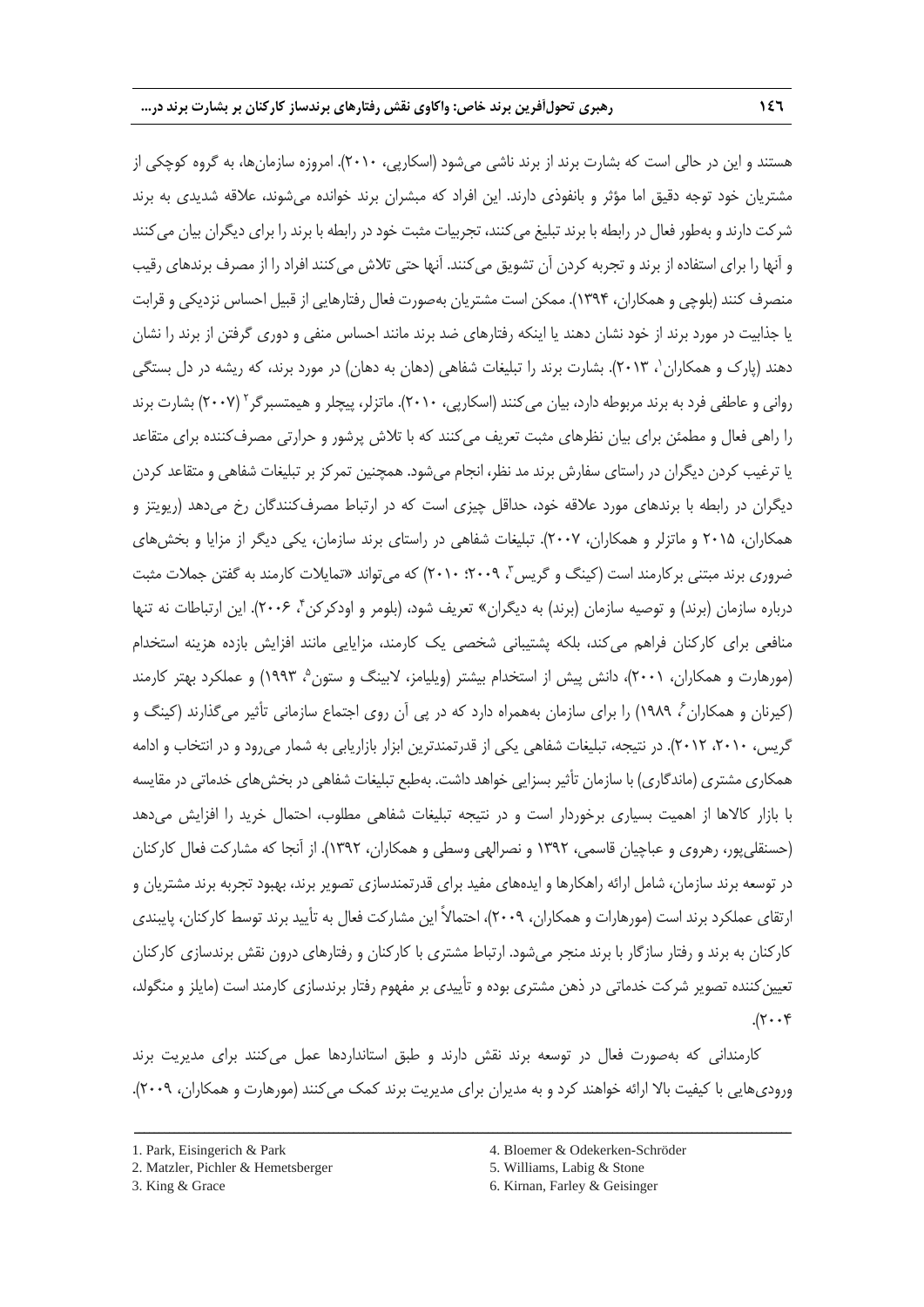از آنجا که این استانداردها در راستای رسیدن به اهداف برند سازمان بوده و شامل رفتارهای سازگار با برند و مشارکت کارکنان است، بنابراین میتوان گفت احتماالً این رفتارها بر بشارت برند تأثیرگذار است. کارمندانی که سابقه کاری باالیی دارند، کارمندانی ماهر و مجرب بوده و با اهداف و استانداردهای مقررشده در سازمانها آشنا هستند. در نتیجه بیشتر از سایر کارمندان رفتارهای سازگار با برند را نشان میدهند و به برند پایبند هستند و احتماالً میتوانند موجب افزایش بشارت برند شوند. در واقع از طریق حفظ کارمندان مولّد و ثمربخشی که بهطور مداوم از خود، رفتارهای مرتبط با برند نشان میدهند، موفقیت برند سازمان احتماالً افزایش مییابد )کینگ و گریس، 2112(. عالوه بر این، استفاده از مشارکت برای تأثیرگذاری بر رفتارهای حمایتی مشتریان موجب میشود که تصور خوبی از شرکت و خدمات آن در ذهن مشتریان ایجاد شود و متقاعد کردن مشتریان با تعریف و تمجید از بیمه و انتقال نظرهای مثبت (تبلیغات شفاهی) در مقایسه با خدمات سایر شرکتهای بیمه و رفتارهای شدید حمایتی (بشارت برند) خود برای بیمه باعث ایجاد مزیتی رقابتی میشوند. در واقع تبلیغات شفاهی جزء عوامل حیاتی در ایجاد بشارت برند محسوب میشود. مبحث تبلیغات شفاهی در سازمانهای خدماتی از جمله شرکتهای بیمه، شناسایی و ارائه الگویی برای ارزیابی عوامل مؤثر بر آن برای شکوفایی و توسعه شرکتهای بیمه در راستای افزایش تولید و بهرهوری و ارتقای جایگاه بیمه نزد مشتریان ضروری است. بنابراین با در نظر گرفتن توضیحات ذکرشده و عدم بررسی تأثیر مشارکت، تبلیغات شفاهی کارکنان و ماندگاری بر بشارت برند در مطالعات صورتگرفته، میتوان فرضیات زیر را مطرح کرد.

> فرضیه .4 مشارکت کارکنان بر بشارت برند، تأثیر مثبت و معناداری دارد. فرضیه .1 تبلیغات شفاهی بر بشارت برند، تأثیر مثبت و معناداری دارد. فرضیه ۶. ماندگاری (تمایل به همکاری) کارکنان بر بشارت برند، تأثیر مثبت و معناداری دارد.

## **پیشینه تجربی پژوهش**

از میان پژوهشهای اشاره شده، پژوهش بکرا و بدریناریان (۲۰۱۳) و مورهارت و همکاران (۲۰۰۹) اهمیت ویژهای دارد، زیرا به تأثیر بشارت برند بر نیات خرید در بستر شرکتهای تلفن همراه پرداخته است. بکرا و بدریناریان )2119(، بخشی از پژوهش خود را به شناسایی تبلیغات شفاهی بهعنوان عاملی حیاتی در ایجاد بشارت برند اختصاص دادهاند. مورهارت و همکاران )2113(، نیز به رابطه بین رهبری تحولآفرین برند خاص بر مشارکت کارکنان از ابعاد رفتارهای برندساز کارکنان پرداختهاند. در حالی که در پژوهش حاضر، بر تمامی ابعاد رفتارهای برندساز کارکنان (مشارکت، ماندگاری و تبلیغات شفاهی) پرداخته شده و متغیر وابسته در این پژوهش بشارت برند است. همچنین متغیر رهبری تحولآفرین برند خاص در هر دو پژوهش، نقش متغیر مستقل دارد. در تحقیق مورهارت (۲۰۰۹) تأثیر رهبری تحولآفرین برند خاص بر جوامع برند و شایستگی هویت برند آزمایش شده، اما در این پژوهش تأثیر ابعاد رفتارهای برندساز کارکنان بر بشارت برند مد نظر است. در تحقیق مورهارت )2113( دو سبک رهبری تحولآفرین و مبادلهای سنجش شده، ولی در پژوهش حاضر فقط سبک رهبری تحولآفرین بررسی شده است. از این رو پژوهش آنها بیشترین قرابت را با پژوهش حاضر دارد. سایر پژوهشهای اشارهشده در جدول ،1 رابطه بین رفتار مشارکتی و رفتار شهروندی مشتریان در شرکتهای خدماتی بیمه را بررسی کردهاند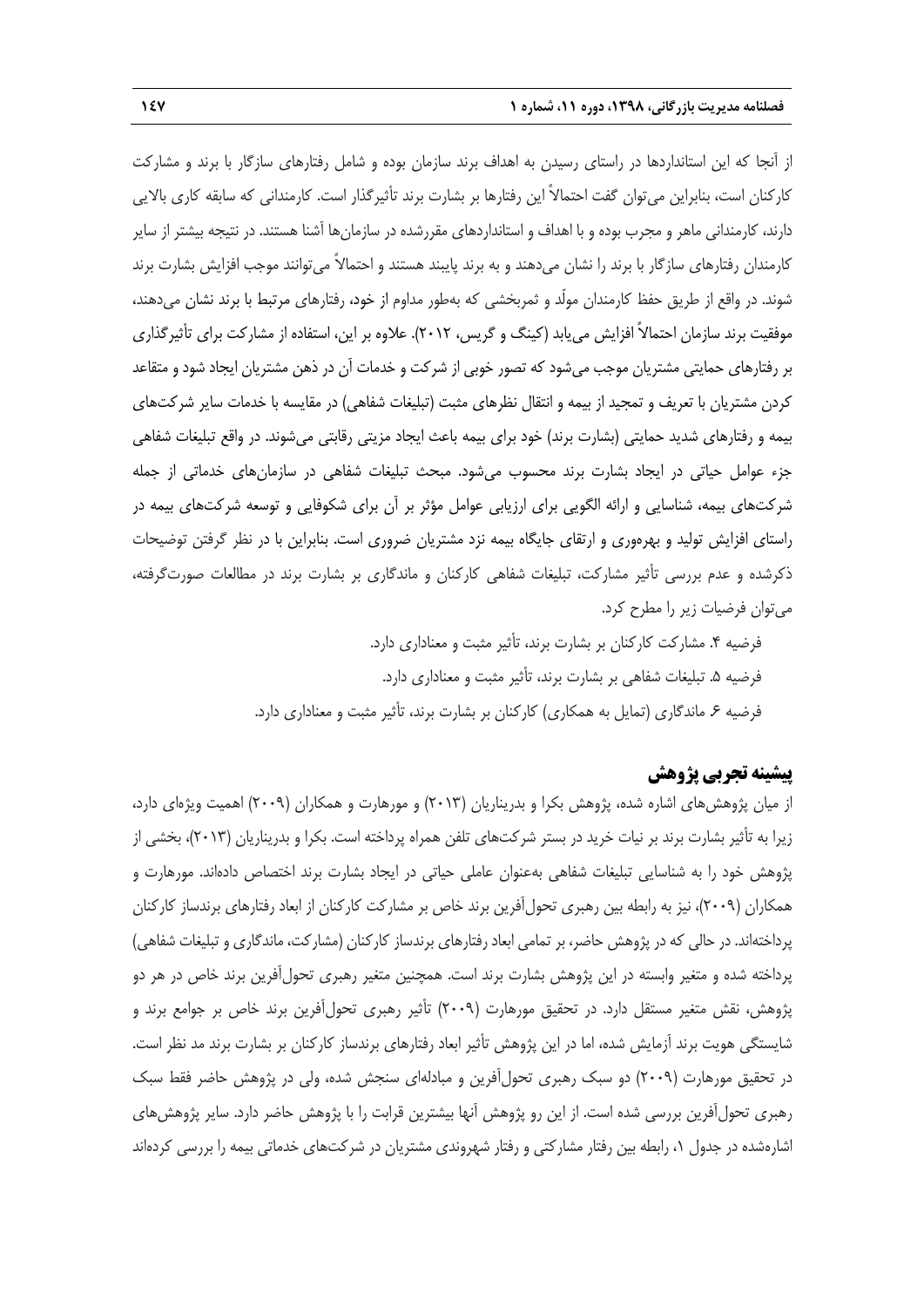که در این میان نیز پژوهش عباسی و چاقری )1937( برجستهترین آنها است. مارتیکوت و همکاران )2116(، تأثیر بشارت برند نسبت به برندهای رقیب را بررسی کردند. نتایج تحقیق آنان نشان داد که وفاداری برند و هویت اجتماعی برند تأثیر معناداری بر بشارت برند دارد. در پژوهش حاضر نیز ابعاد رفتارهای برندساز کارکنان بر بشارت برند تأثیر معناداری دارند. در جدول ،1 خالصهای از پژوهشهای صورتگرفته در خصوص رابطه رهبری تحولآفرین برند خاص و رفتارهای برندساز کارکنان با بشارت برنـد درج شده است.

| نتايج                                                                                                                                                                                                                                                                                                                       | موضوع مطالعه                                                                                                  | پژوهشگر (سال)                                                         |
|-----------------------------------------------------------------------------------------------------------------------------------------------------------------------------------------------------------------------------------------------------------------------------------------------------------------------------|---------------------------------------------------------------------------------------------------------------|-----------------------------------------------------------------------|
| یافتههای تحقیق، درک نقش رهبری و جو نوآوری در تأثیرگذاری بر<br>پیامدهای رفتاری فرد را بهبود میبخشد و میتواند مدیران و رهبران<br>پروژه را به ایدههای نوآورانهای در سازمانهای پروژه تشویق کند.                                                                                                                                 | چگونه رهبری تحولأفرين به ارتقاي<br>نوآوری در صنعت ساختوساز کمک                                                | ژانگ، ژنگ و دارکو`<br>$(Y \cdot \lambda)$                             |
| نتایج نشان داد که نام تجاری داخلی بر رفتار درون نقش کارکنان<br>تأثير مستقيمي ندارد.                                                                                                                                                                                                                                         | تأثیر برندسازی داخلی شرکت بر رفتار<br>حمایت از برند کارکنان                                                   | گاراس، ماهران و<br>$(\mathbf{Y}\boldsymbol{\cdot} \mathbf{M})$ محمد آ |
| وفاداری برند و هویت اجتماعی برند تأثیر معناداری بر برند رقیب دارد.                                                                                                                                                                                                                                                          | بررسی تأثیر بشارت برند نسبت به<br>برندهای رقیب در صنعت بازیهای<br>ويدئويي                                     | مارتيكوت و همكاران<br>$(\mathbf{Y} \cdot \mathbf{Y})$                 |
| رهبری برند سازمانها دستیابی به شهرت از طریق مدیریت مدیران<br>و رهبران با تواناییهای خاص و با استعداد است که میتواند بهطور<br>انحصاری برای دیدار با انتظارات سرمایهگذاران و تقاضاهای مشتریان<br>استفاده شود. نتایج تحقیق آنها نشان داد که بین سبکهای رهبری<br>برند و رفتار شهروندی برند مبتنی بر کارمند ارتباط معناداری وجود | بررسی تأثیر سبکهای رهبری برند بر<br>رفتار شهروندی برند مبتنی بر کارمند در<br>صنعت بيمه                        | جندقي و همكاران<br>$(\tau \cdot \Delta)$                              |
| نشان دادند افرادی که درگیر برند هستند در دو دسته مرتبط با برند و<br>مباشران قرار دارند که مباشران برند بر برند تأثیرگذار هستند.                                                                                                                                                                                             | واكاوى نقش بشارت برند ميان برندهاى<br>مشابه                                                                   | داس و کارستنس<br>$(\mathbf{r} \cdot \mathbf{v})$                      |
| نتايج تحقيق نشان داد بين رهبرى تحول[فرين برند خاص با اعتماد<br>در برند شرکت، ارتباط مثبت و معناداری وجود دارد.                                                                                                                                                                                                              | هماهنگ کردن عملکرد بازیابی خدمات<br>کارکنان با ارزشهای ویژه برند با تأکید بر<br>نقش رهبري تحول أفرين برند خاص | پانجایسری و<br>همکاران (۲۰۱۳)                                         |
| تبلیغات شفاهی جزء عوامل حیاتی در ایجاد بشارت برند محسوب<br>میشود. مبحث تبلیغات شفاهی در سازمانهای خدماتی شناسایی و<br>ارئه الگویی برای ارزیابی عؤامل مؤثر بر آن برای شکوفایی و توسعه<br>شرکت در راستای افزایش تولید و بهرهوری نزد مشتریان ضروری                                                                             | تأثیر بشارت برند بر نیات خرید در<br>شركتهاي تلفن همراه                                                        | بكرا و بدريناريان<br>$(\mathbf{Y} \cdot \mathbf{Y})$                  |
| رهبری تحول آفرین برند خاص، تأثیر مثبت و معناداری بر مشارکت<br>كاركنان از ابعاد رفتارهاي برندساز كاركنان دارد، همچنين بين رهبري<br>تحول آفرین برند خاص با جوامع برند و نقش شایستگی هویت برند،<br>تأثير معناداري يافت نشد.                                                                                                    | بررسی رهبری برند خاص در صنعت<br>خودرو                                                                         | مورهارت و همكاران<br>$(\mathcal{F} \cdot \cdot \mathcal{A})$          |

**جدول.2 خالصه اهم تحقیقات انجامشده**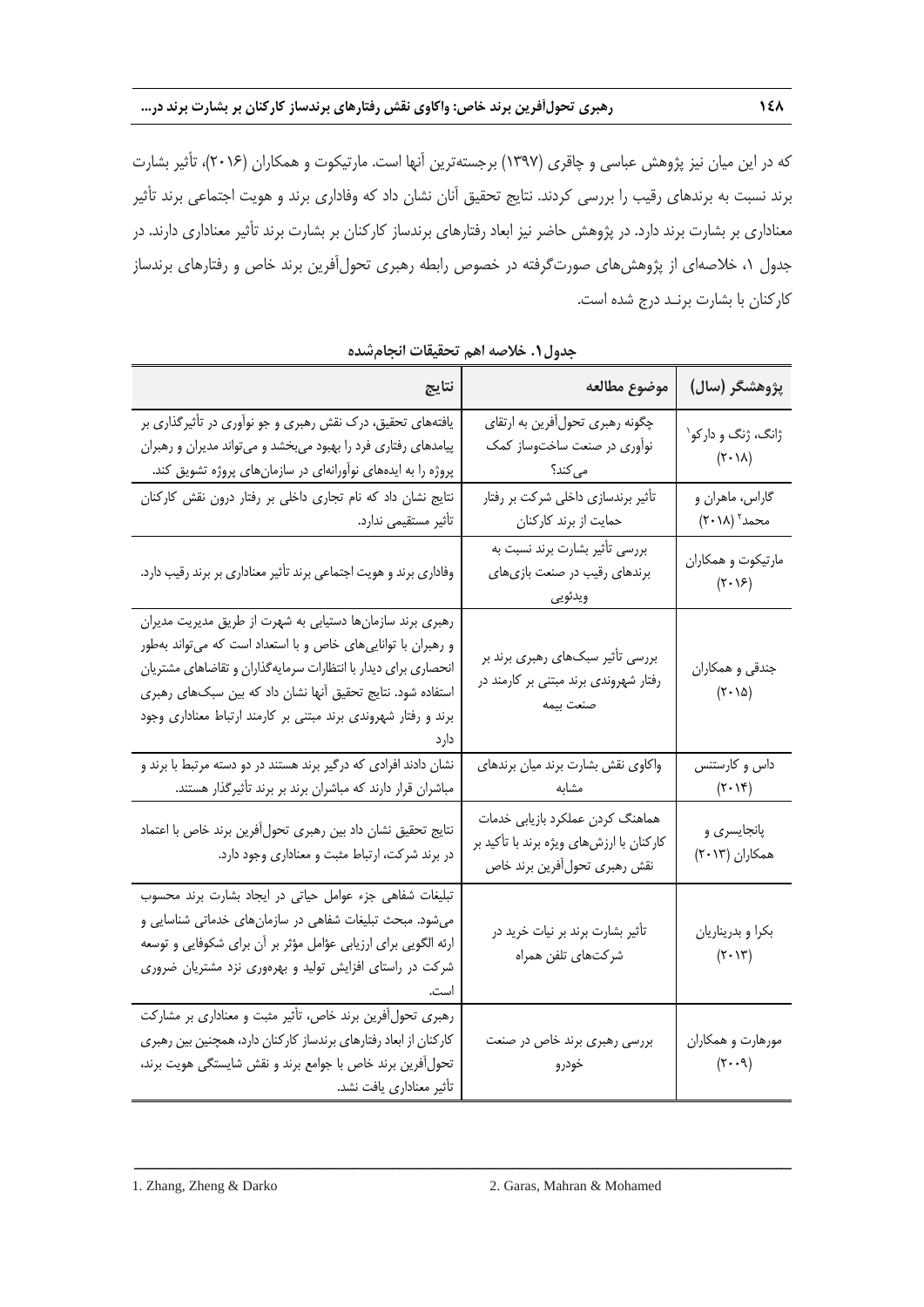| ادامه جدول ۱                                                                                                                                                                                                                                                                         |                                                                                                        |                                                        |  |  |  |
|--------------------------------------------------------------------------------------------------------------------------------------------------------------------------------------------------------------------------------------------------------------------------------------|--------------------------------------------------------------------------------------------------------|--------------------------------------------------------|--|--|--|
| نتايج                                                                                                                                                                                                                                                                                | موضوع مطالعه                                                                                           | پژوهشگر (سال)                                          |  |  |  |
| یافتههای پژوهش نشان داد که تبلیغات شفاهی مطلوب، احتمال خرید<br>را افزایش میدهد و بشارت برند تأثیر معناداری بر تبلیغات شفاهی<br>دارد.                                                                                                                                                 | بررسی تأثير مثبت علاقه و اشتياق<br>مصرفکنندگان به بشارت برند                                           | ماتزلر و همکاران<br>$(\mathsf{Y}\cdot\cdot\mathsf{Y})$ |  |  |  |
| یافتههای پژوهش نشان میدهد که رفتار مشارکتی بیمهگذاران، رفتار<br>شهروندی مشتریان و رضایت مشتریان اثرگذاری منفی و معناداری<br>  بر قصد ترک خرید دارند.                                                                                                                                 | بررسی ارتباط بین رفتار مشارکتی و رفتار<br>شهروندی مشتریان بر قصد ترک خرید در<br>یک شرکت بیمها <i>ی</i> | عباسي و چاقري<br>$(Y^{\alpha}Y)$                       |  |  |  |
| فراوانی تعامل با مشتریان، رابطه بین کاربرد رسانههای اجتماعی در<br>سطح شرکت و نمایندگی بیمه ایران را تقویت میکند. در نتیجه دیگر<br>این تحقیق مشخص شد بهکارگیری رسانههای اجتماعی توسط<br>نمایندگی بیمه، عملکرد فروش نمایندگی و عملکرد برند شرکت بیمه<br>را افزایش داده و بهبود میبخشد. | تبیین استفاده از رسانههای اجتماعی در<br>تعاملات میان شرکتهای بیمه،<br>نمایندگیهای فروش و مشتریان       | دل افروز و همکاران<br>(1795)                           |  |  |  |
| صاحبان بازار مىتوانند بشارت برند خود را بهوسيله ايجاد اطمينان<br>برند، تعهد برند و هویتپذیری برند ترویج دهند. یافتههای پژوهش<br>نشان داد که ارتباطات برند مصرف کننده، بر بشارت برند تأثیر مثبت<br>میگذارد.                                                                           | بررسی تأثیر ارتباطات برند مصرف کننده بر<br>بشارت برند تلفن همراه                                       | اشکانی و اسفیدانی<br>(۱۳۹۵)                            |  |  |  |
| بنگاهها می کوشند تا با استفاده از فنون بازاریابی مشتریان جدید را به<br>سمت خود جذب و مشتریان موجود را حفظ کنند. نتایج تحقیق أنها<br>نشان داد که اعتماد به برند بر هویت و بشارت برند تأثیری مثبت و<br>معنادار دارد.                                                                   | بررسی تأثیر اعتماد و هویت برند بر بشارت<br>برند بین کاربران تلفن همراه                                 | بلوچي و همکاران<br>(1794)                              |  |  |  |

**ادامه جدول 2**

## **مدل مفهومی**

با توجه به فرضیات توسعهیافته، مدل پژوهش در زمینه رهبری تحولآفرین برند خاص و رفتارهای برندساز کارکنان شرکتهای بیمه بهصورت شکل 1 ارائه میشود.



**شکل .2 مدل مفهومی پژوهش**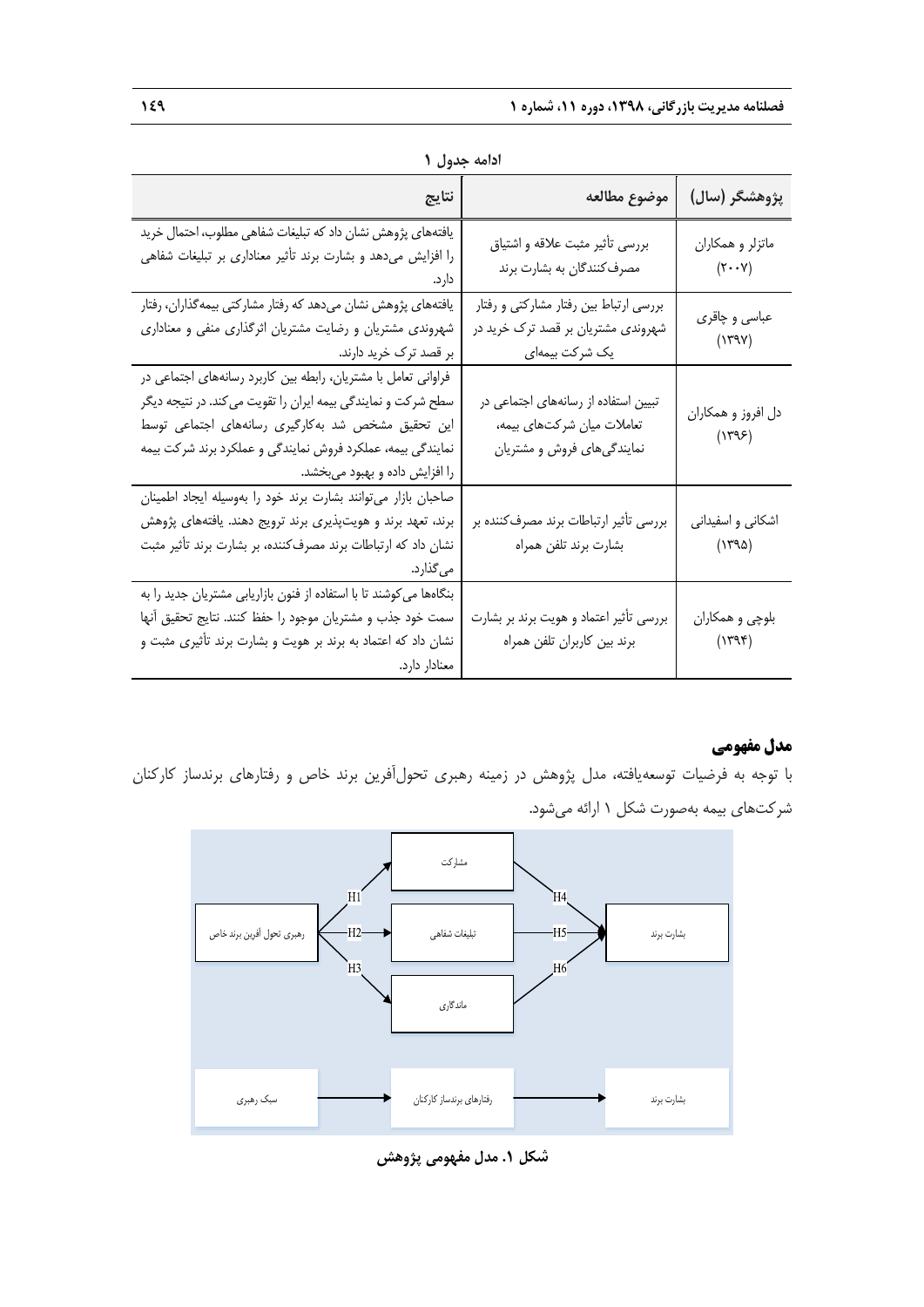## **روششناسی پژوهش**

این مطالعه از نظر هدف توصیفی و با روش پیمایشی و بهصورت تک مقطعی انجام شده است. جامعه آماری این پژوهش را کارکنان نمایندگیهای بیمههای بازرگانی )ایران، پارسیان، دانا، آسیا و ما( در سمنان و همچنین کارکنان نمایندگیهای بیمههای (ایران، آسیا و دانا) شهر ارومیه تشکیل میدهند. بر پایه اطلاعات بهدستآمده از وبگاه شرکتهای بیمه، بیمه ایران حاوی 92 نمایندگی، پارسیان ،1 دانا ،3 آسیا 11 و بیمه ما 4 نمایندگی در سمنان و در شهر ارومیه، بیمه ایران حاوی 71 نمایندگی، دانا 7 و بیمه آسیا شامل 13 نمایندگی است. بنابراین بهصورت کلی، 61 نمایندگی )بیمه ایران، آسیا، دانا، پارسیان و ما) در سمنان و ۹۷ نمایندگی (بیمه ایران، آسیا و دانا) در شهر ارومیه مشغول به فعالیت هستند. روش نمونهگیری در این پژوهش تصادفی طبقهبندی شده است. بدین صورت که با توجه به تعداد نمایندگیهای هر شرکت بیمهگر در سمنان و ارومیه، تعدادی نمونه مورد بررسی برای هر شرکت مشخص شد. بر این اساس، بین 94 کارمند نمایندگی بیمه پارسیان، 63 کارمند نمایندگی بیمه ایران، 91 کارمند نمایندگی بیمه آسیا، 21 کارمند بیمه دانا و 3 کارمند بیمه ما در شهر سمنان، پرسشنامه پژوهش توزیع شد، بهعالوه 19 پرسشنامه بین کارمندان نمایندگی بیمه ایران، 12 پرسشنامه در بیمه آسیا و 6 پرسشنامه در بیمه دانای شهر ارومیه توزیع شد. از آنجا که اندازه نمونه اهمیت فراوانی در قابلیت تعمیم نتایج آزمون به جامعه دارد، در این پژوهش بهمنظور افزایش اعتبار در نتایج فرضیات مد نظر از دو جامعه آماری متفاوت استفاده شده است. از طرفی این امر نشانگر رویکردی نوآورانه نسبت به مطالعات پیشین است. همچنین دلیل حذف بیمه پارسیان و بیمه ما در شهر ارومیه، عدم همکاری کارکنان این بیمهها با محقق در فرایند پاسخگویی پرسشنامه است و نرخ پاسخدهی بسیار کم بود. در نهایت 171 پرسشنامه در شهر سمنان و 71 پرسشنامه در شهر ارومیه جمعآوری، تجزیه و تحلیل شد. مقیاسهای تحقیق برای سنجش متغیرها ابتدا از مبانی نظری استخراج شد. سپس بر اساس نظر خبرگان از روایی صوری و محتوایی مقیاسها بررسی و تأیید شد. همچنین برای اطمینان از پایایی مقیاسهای سنجش، مقدار آلفای کرونباخ محاسبه شد که در جدول 2 ارائه شده است. بهمنظور بررسی پایایی و روایی مدل اندازهگیری، از نرمافزارهای SPSSو Pls-Smart استفاده شد.

| ألفاي كرونباخ          | تعداد گويه | منبع مقياس هاى سنجش      | متغیرهای پژوهش            |
|------------------------|------------|--------------------------|---------------------------|
| $\cdot/\lambda\lambda$ |            | مورهارت و همکاران (۲۰۰۹) | رهبري تحول أفرين برند خاص |
| .18                    |            | مورهارت و همکاران (۲۰۰۹) | مشاركت                    |
| ۸۵/۰                   | ۵          | مورهارت و همکاران (۲۰۰۹) | تبليغات شفاهى             |
| $\cdot$ /9 $\cdot$     |            | مورهارت و همکاران (۲۰۰۹) | ماندگاری                  |
| $\cdot$ /95            |            | بکرا و بدریناریان (۲۰۱۳) | بشارت برند                |

**جدول .1 نتایج پایایی و منابع مقیاسهای سنجش**

#### **تجزیه و تحلیل دادهها**

تجزیه و تحلیل دادهها در این تحقیق از طریق مدل سازی معادلات ساختاری انجام گرفته است. به منظور گردآوری دادههای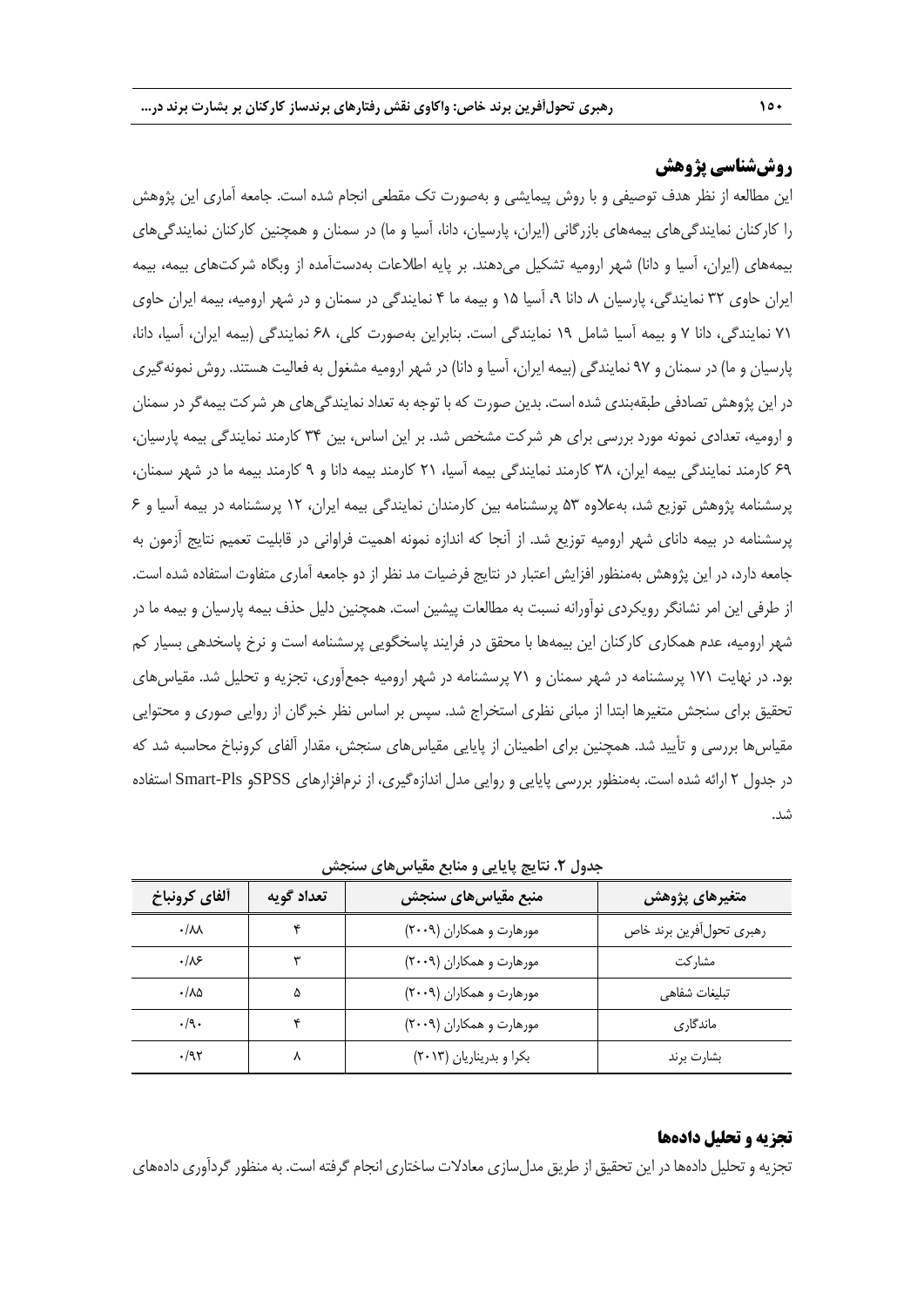مورد نیاز از پرسشنامه استفاده شده که این پرسشنامه، در مجموع 24 گویه دارد و در آن، از طیف پنج سطحی لیکرت استفاده شده است. در جدول ۳، ویژگیهای جمعیتشناختی نمونه مورد بررسی، ارائه شده است.

| درصد<br>فراواني          | فراواني       | سطوح (گزينهها) دموگرافي              |              | درصد<br>فراواني     | فراواني              | سطوح (گزينهها) دموگرافي              |              |
|--------------------------|---------------|--------------------------------------|--------------|---------------------|----------------------|--------------------------------------|--------------|
|                          |               | گروه ۲ (شهر ارومیه)                  |              |                     |                      | گروه ۱ (شهر سمنان)                   |              |
| 57/T                     | ۴۵            | زن                                   |              | 55/77               | $\mathcal{N}$        | زن                                   | جنسيت        |
| ۳۶/۶۲                    | ۲۶            | مر د                                 | جنسيت        | ٣۵/۶٨               | ۶۱                   | مر د                                 |              |
| $F - \Lambda \Delta$     | ٢٩            | مجرد                                 | وضعيت        | $T1/\Delta V$       | ۵۴                   | مجرد                                 | وضعيت        |
| ۵۹/۱۵                    | ۴۲            | متأهل                                | تأهل         | 51/57               | $\frac{1}{\sqrt{2}}$ | متأهل                                | تأهل         |
| $\Delta f/\gamma \gamma$ | ٣٩            | کمتر از ۳۰                           |              | $\tau\tau/\Delta$ . | ۵۹                   | کمتر از ۳۰                           |              |
| Y9/2Y                    | ٢١            | $\mathbf{r} \cdot -\mathbf{r} \cdot$ | توزيع سن     | T9/Y5               | ۶۸                   | $\mathbf{r} \cdot -\mathbf{r} \cdot$ |              |
| 10/89                    | ۱۱            | $r - \Delta$ .                       |              | 18/٣٧               | ٢٨                   | $f - \Delta$                         | توزيع سن     |
| $\bullet$                | $\bullet$     | بیشتر از ۵۰                          |              | .797V               | ۱۶                   | بیش تر از ۵۰                         |              |
| $\bullet$                | $\bullet$     | كمتر از ديپلم                        |              | $\cdot/\cdot$       | ٣                    | كمتر از ديپلم                        |              |
| $\lambda/\tau$ .         | $\gamma$ ۳    | ديپلم                                | تحصيلات      | 13/45               | $\mathbf{r}$         | ديپلم                                |              |
| 17/۶۸                    | ٩             | فوق ديپلم                            |              | $Y\Delta/Yf$        | ۴٣                   | فوق ديپلم                            | تحصيلات      |
| $\Delta f$ /95           | ٣٩            | كارشناس                              |              | $FQ/\mathcal{F}$ .  | ٧V                   | ليسانس                               |              |
| 14.9                     | $\mathcal{L}$ | فوق ليسانس و<br>بالاتر               |              | 14/۶۷               | ۲۵                   | فوق ليسانس و<br>بالاتر               |              |
| Y51.5                    | ۵۴            | ۵ تا ۱۰ سال                          |              | Y5/5                | $\mathcal{N}$        | ۵ تا ۱۰ سال                          |              |
| 17/۶۷                    | ٩             | ۱۵ تا ۱۵                             | سابقه فعاليت | 17/AY               | ۲۲                   | ۱۵ تا ۱۵                             | سابقه فعاليت |
| 11/TV                    | ٨             | ۱۵ تا ۲۰                             |              | $\frac{1}{2}$       | ١٨                   | ۱۵ تا ۲۰                             |              |
| $\mathcal{L}$ .          | ۷١            | $\qquad \qquad -$                    | مجموع        | $\mathcal{L}$       | ۱۷۱                  | -                                    | مجموع        |

**جدول.1 مشخصات فردی و حرفهای نمونه منتخب از کارکنان نمایندگیهای بیمه**

تحصیالت کارشناسی شرکتهای بیمه شهر سمنان و ارومیه بهترتیب با حدود 41 درصد و 11 درصد، بین پاسخگویان بیشترین فراوانی را داشته است. در حقیقت، ترکیب جمعیتشناختی بهدستآمده شبیه ترکیب جمعیتشناختی جامعه ایران است. در جامعه ایران اکثریت جوانان در وضعیت تحصیل لیسانس یا اخذ لیسانس هستند. همچنین، در جدول 9 مشاهده میشود که اکثر مدیران یا کارشناسان ارشد در شعب یا مدرک لیسانس داشتهاند یا مدارک قبل از لیسانس مثل دیپلم و فوق دیپلم، که نشان میدهد احتماالً در حال تحصیل بودهاند. برای بررسی برازش مدل اندازهگیری، از سه معیار پایایی، روایی همگرا و روایی واگرا استفاده میشود.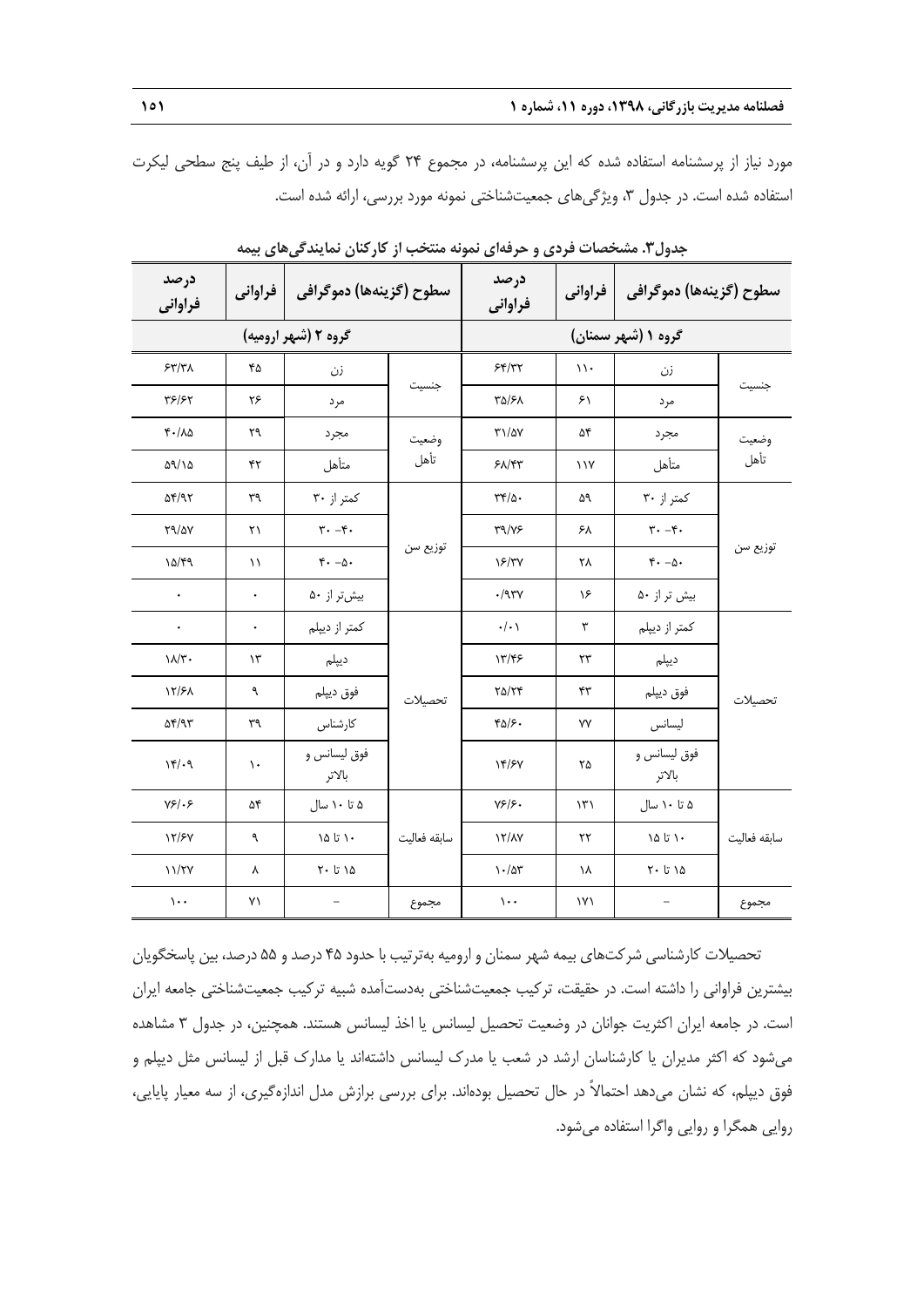| $\mathbf{AVE}$                                                                     | CR                                                             | ميانگين                             | <b>ب پ</b> ۲۰۰۰ میلی در ۲۷۰ میل<br>ألفاي كرونباخ           | $\bullet$ , $\cdot$<br>${\bf N}$ | أيتم                                                      | متغيرهاى مكنون              |
|------------------------------------------------------------------------------------|----------------------------------------------------------------|-------------------------------------|------------------------------------------------------------|----------------------------------|-----------------------------------------------------------|-----------------------------|
|                                                                                    |                                                                | $f/\gamma q$                        |                                                            | $\tau$ ۴۲                        | TFL                                                       |                             |
|                                                                                    |                                                                | $\mathfrak{f}/\mathfrak{F}$         |                                                            | $\tau$ ۴۲                        | $\ensuremath{\mathsf{TFLY}}$                              |                             |
| $\cdot/\mathrm{VA}$                                                                | $\cdot$ /95                                                    | $\mathfrak{f}/\mathfrak{f}$ .       | $\cdot/\lambda$ ٩                                          | $\tau$ ۴۲                        | $\ensuremath{\mathsf{TFL}}\xspace\ensuremath{\mathsf{r}}$ | رهبري تحولأفرين برند<br>خاص |
|                                                                                    |                                                                | $\mathcal{M}\setminus\mathcal{M}$   |                                                            | ٢۴٢                              | <b>TFL*</b>                                               |                             |
|                                                                                    |                                                                | $\Delta/\Upsilon$ .                 |                                                            | $\tau$ ۴۲                        | $P\setminus$                                              |                             |
| $\boldsymbol{\cdot}/\Upsilon\boldsymbol{\setminus}$                                | $\boldsymbol{\cdot} / \boldsymbol{\wedge} \boldsymbol{\wedge}$ | $\Delta/\Upsilon$ 9                 | $\cdot/\lambda\backslash$                                  | ٢۴٢                              | $P\Upsilon$                                               | مشاركت                      |
|                                                                                    |                                                                | $\Delta/\Upsilon\Upsilon$           |                                                            | $\tau$ ۴۲                        | $\mathsf{P}\mathsf{y}$                                    |                             |
|                                                                                    |                                                                | $\mathcal{M}\backslash\mathcal{T}$  |                                                            | ٢۴٢                              | $W\smallsetminus$                                         |                             |
|                                                                                    |                                                                | $\Gamma/\mathcal{F}$                |                                                            | ۲۴۲                              | W٢                                                        |                             |
| $\cdot$ />A                                                                        | $\cdot$ /9)                                                    | $\Upsilon/\Upsilon$                 | $\boldsymbol{\cdot}/\lambda\lambda$                        | $\tau$ ۴۲                        | $W\mathfrak{r}$                                           | تبليغات شفاهي               |
|                                                                                    |                                                                | $\tau/\tau$ ۶                       |                                                            | ٢۴٢                              | $W\mathfrak{f}$                                           |                             |
|                                                                                    |                                                                | $\uparrow/\uparrow\uparrow\uparrow$ |                                                            | $\tau$ ۴۲                        | W۵                                                        |                             |
|                                                                                    |                                                                | $\frac{1}{2}$                       | $\boldsymbol{\cdot}/\boldsymbol{\wedge}\boldsymbol{\cdot}$ | ٢۴٢                              | $R \setminus$                                             |                             |
| $\cdot$ /۶۲                                                                        | $\boldsymbol{\cdot} / \lambda \mathsf{Y}$                      | f/qq                                |                                                            | ۲۴۲                              | $R\mathsf{Y}$                                             | ماندگاري                    |
|                                                                                    |                                                                | Y/YY                                |                                                            | $\tau$ ۴۲                        | $\mathsf{R}\mathsf{t}$                                    |                             |
|                                                                                    |                                                                | $f/\lambda$                         |                                                            | $\tau$ ۴۲                        | $R\mathfrak{r}$                                           |                             |
|                                                                                    |                                                                | $\Delta/\,\text{-}\,\mathrm{V}$     |                                                            | ٢۴٢                              | $E\Lambda$                                                |                             |
|                                                                                    |                                                                | $\Delta/\Upsilon$                   |                                                            | $\tau$ ۴۲                        | $E\mathbf{Y}$                                             |                             |
|                                                                                    |                                                                | $\Delta/\Upsilon$                   |                                                            | $\tau$ ۴۲                        | $\mathrm{E}\mathbf{v}$                                    |                             |
| $\cdot$ /95<br>$\boldsymbol{\cdot}/\boldsymbol{\mathit{F}}\boldsymbol{\mathit{V}}$ |                                                                | $\Delta/\Lambda$                    | $\cdot/\mathfrak{A}\mathfrak{r}$                           | $\tau$ ۴۲                        | $E\mathfrak{r}$                                           |                             |
|                                                                                    |                                                                | $\Delta/\Delta\Upsilon$             |                                                            | $\tau$ ۴۲                        | $E\Delta$                                                 | بشارت برند                  |
|                                                                                    |                                                                | $\Delta/Q$                          |                                                            | ٢۴٢                              | $\mathrm{E}\mathnormal{\varepsilon}$                      |                             |
|                                                                                    |                                                                | $\Delta/\mathrm{V}\mathrm{V}$       |                                                            | ۲۴۲                              | E٧                                                        |                             |
|                                                                                    |                                                                | ۵/۴۸                                |                                                            | $\tau$ ۴۲                        | $E\lambda$                                                |                             |

**جدول.4 شاخصهای پایایی و روایی**

پایایی از طریق ضریب بارهای عاملی، ضرایب آلفای کرونباخ، شاخصهای میانگین تبیین شده و پایایی ترکیبی صورت میپذیرد که در جدول 4 ارائه شده است. مقدار مناسب برای بار عاملی، ،1/4 آلفای کرونباخ ،1/7 پایایی ترکیبی 1/7 و برای AVE، 1/1 است. همانطور که نتایج جدول 4 نشان میدهد مطابق با یافتهها تمامی این معیارها درباره متغیرهای مکنون مقدار مناسب اتخاذ کردهاند که میتوان مناسب بودن وضعیت پایایی و روایی همگرای پژوهش حاضر را تأیید کرد.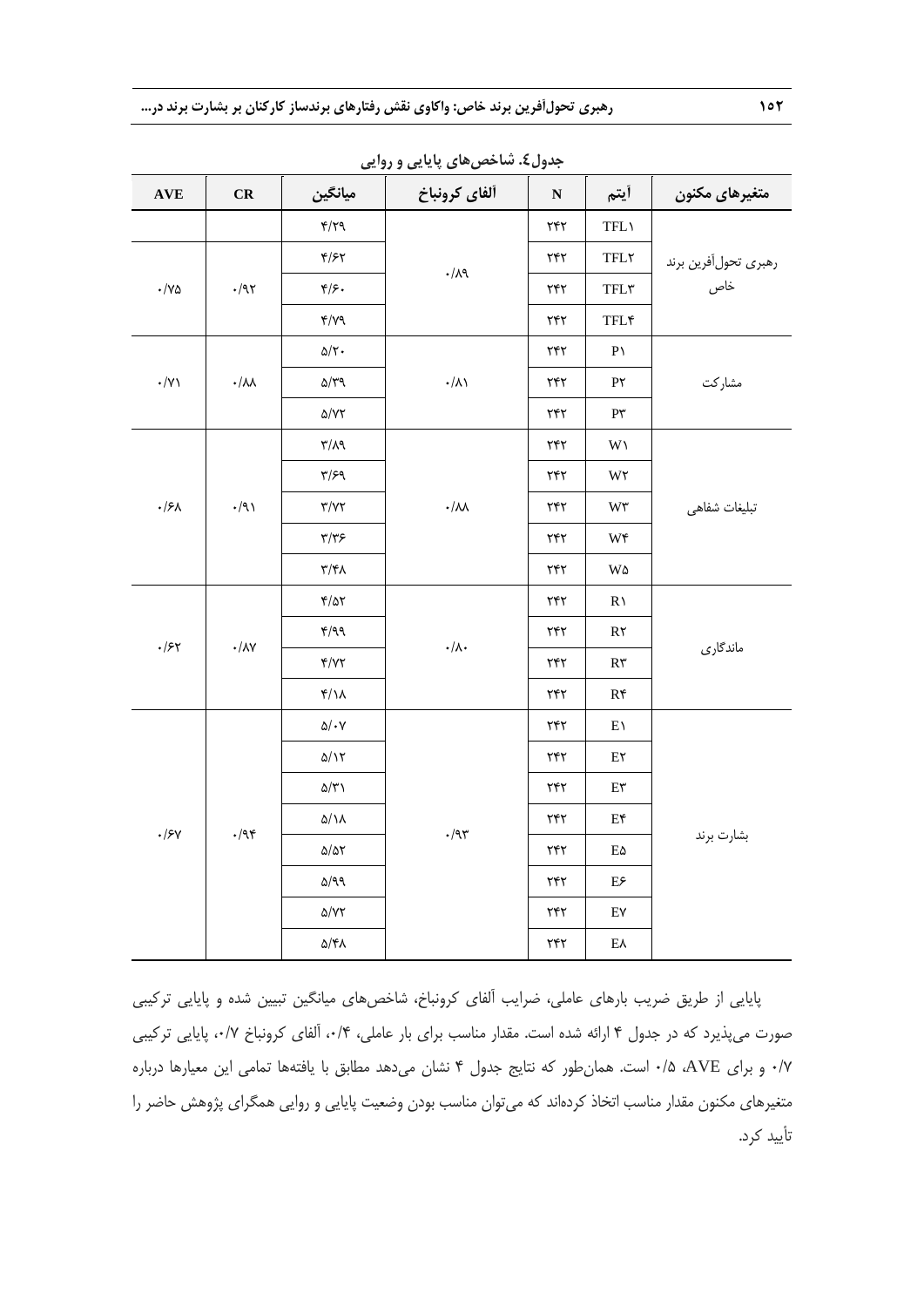

**شکل .1 مدل ساختاری فرضیههای تحقیق**

## **بررسی برازش مدل ساختاری تحقیق**

شاخص هایی قبیلNFI ,GFI وAGFI شاخصهای تناسب مدل هستند. در این شاخصها هر چه ارزش بیشتر باشد، مدل تناسب بهتری دارد. جدول 1 نشان میدهد که همه این شاخصها حاکی از تناسب مدل با دادههای مشاهدهشده است، زیرا نسبت خی دو بر درجه آزادی کمتر از ۳، شاخص RMSEA کمتر از ۰/۰۸ و مابقی شاخصها نیز در دامنه قابل قبول قرار دارند. به بیان دیگر مدل تحقیق معنادار و قابل قبول است.

| مقادير بهدست أمده          | حد مجاز       | شاخص                                    |
|----------------------------|---------------|-----------------------------------------|
| .44                        | بیشتر از ۰/۹۰ | نیکویی برازش (GFI)                      |
| $\mathcal{M}(\mathcal{M})$ | کمتر از ۳     | خي دو بر درجه آزاد <i>ي</i>             |
| $\cdot$ /95                | بیشتر از ۰/۹۰ | برازندگی تعدیل یافته (CFI)              |
| .795                       | بيشتر از ۰/۹۰ | نیکویی برازش تعدیل شده (AGFI)           |
| $\cdot/\cdot$ aq           | کمتر از ۰/۰۸  | ريشه ميانگين مربعات خطاي برأورد (RMSEA) |

**جدول .1 بررسی برازش مدل ساختاری تحقیق**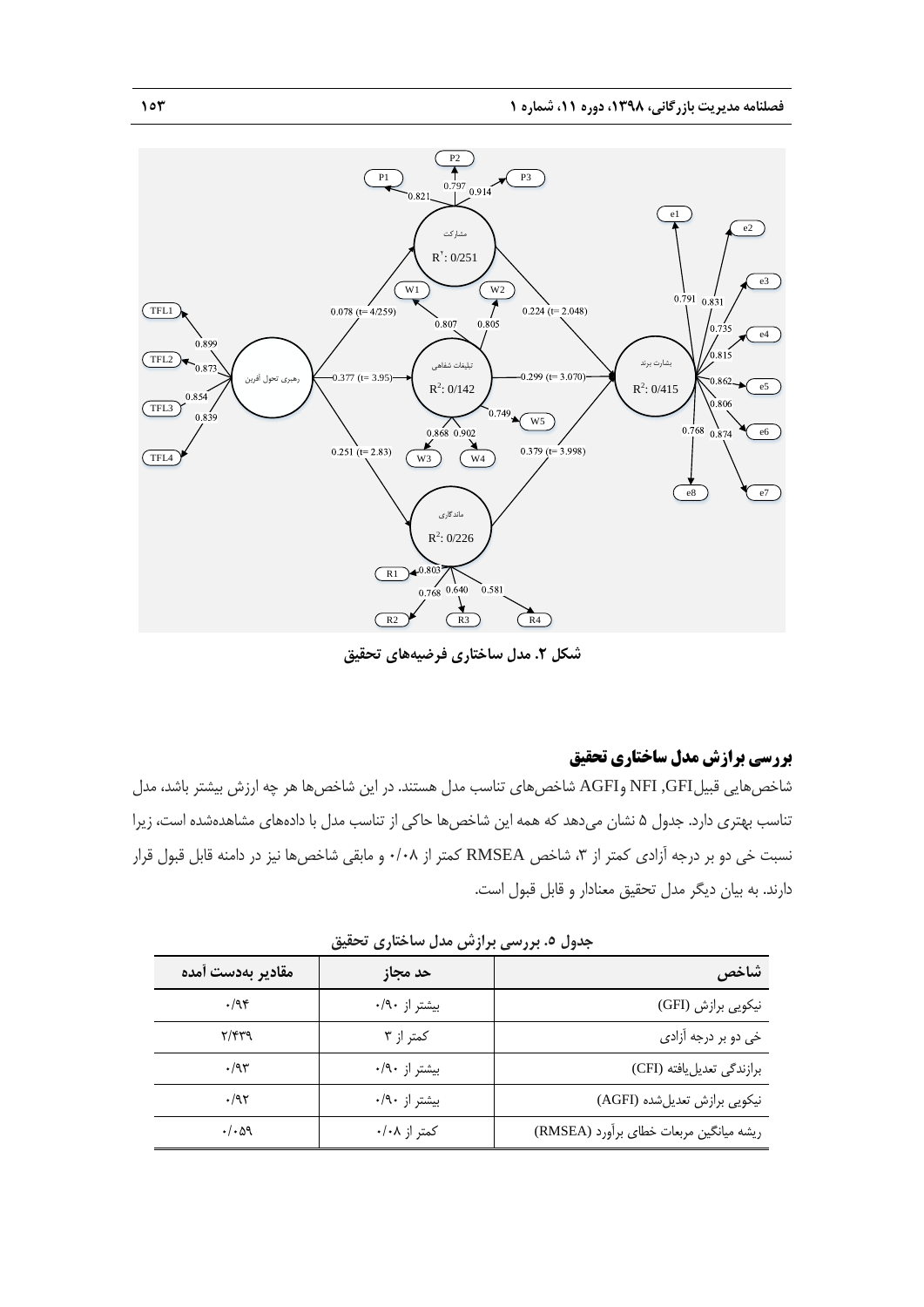| نتيجه أزمون | أماره t                 | ضريب مسير        |               |              | مسير                      |
|-------------|-------------------------|------------------|---------------|--------------|---------------------------|
| تأىد        | 4709                    | $\cdot/\cdot$ YA | مشاركت        |              | رهبري تحول أفرين برند خاص |
| تأىد        | $\mathbf{r}/\mathbf{a}$ | $\cdot$ /۳۷۷     | تبليغات شفاهى |              | رهبري تحول أفرين برند خاص |
| تأىيد       | Y/AYY                   | $\cdot$ /۲۵۱     | ماندگاری      |              | رهبري تحول أفرين برند خاص |
| تأىد        | $Y/\cdot Y$             | $\cdot$ /۲۲۴     | بشارت برند    | $\leftarrow$ | مشاركت                    |
| تأىد        | $\mathbf{y}/\mathbf{y}$ | $\cdot$ /۲۹۹     | بشارت برند    |              | تبليغات شفاهى             |
| تأىد        | ۳/۹۹۸                   | $\cdot$ /۳۷۹     | بشارت برند    |              | ماندگاری                  |

**جدول .1 بررسی فرضیات پژوهش**

## **نتایج جانبی تحقیق )مقایسه مدل در دو شهر مورد مطالعه(**

همانطور که در جدول 7 مشاهده میشود تأثیر روابط علّی فرضیههای تحقیق برای هر دو شهر مورد مطالعه با شدت و ضعفهای متفاوت تأیید شده است. در این خصوص باید توجه داشت که در سمنان، رهبری تحولآفرین برند خاص و مشارکت کارکنان نسبت به شهر ارومیه، از اهمیت بیشتری برخوردار است. میتوان تفسیر کرد که در شهر سمنان مشارکت کارکنان بیمه به نفوذ بیشتر در مشتریان برای متقاعدسازی برای استفاده از خدمات بیمه منجر شده است. یکی از دالیل آن را میتوان در ارتباطات کالمی و تأکید بر همکاری کارکنان شرکتهای بیمه سمنان فرض کرد. از آنجا که رهبری تحولآفرین باعث افزایش همکاری اجتماعی و بازخوردهای محیطی مطلوب میشود، انتظار میرود که این همکاریها و بازخوردها بر وفاداری تأثیرگذار باشند. سرانجام در شهر ارومیه پارامترهای تبلیغات شفاهی و ماندگاری از اهمیت بیشتری نسبت به شهر سمنان لحاظ شدهاند. مدیران بر این باورند که بشارت برند برای یک سازمان یا شرکت، از اهمیت زیادی برخوردار است. زیرا بسیاری از سازمانها از جمله شرکتهای بیمه، برای درک روابط مشتری و برندهای خود عالقه دارند با استفاده از آن به تشویق و پرورش رفتارهایی که برای برندشان سودمند است، اقدام کنند. از این رو، تبلیغات شفاهی کارکنان در ایجاد بشارت برند در شرکتهای بیمه شهر ارومیه عوامل حیاتی محسوب میشوند و نقش تسهیل کنندهای در تمایز برند و رفتارهای حمایتی شدید مشتری ایفا میکنند.

| جدول ٧. نتايج جانبي تحقيق |  |  |  |  |
|---------------------------|--|--|--|--|
|---------------------------|--|--|--|--|

| شهر ارومیه (گروه ۲) | شهر سمنان (گروه ۱)        |               |              | مورد مطالعه ـ مسير        |
|---------------------|---------------------------|---------------|--------------|---------------------------|
| $\cdot/\iota$       | .494                      | مشاركت        |              | رهبري تحول أفرين برند خاص |
| $\cdot$ /۴۱۲        | $\cdot/\Delta$ $\Upsilon$ | تبليغات شفاهى | $\leftarrow$ | رهبري تحول أفرين برند خاص |
| .779                | $\cdot$ /۳۲۳              | ماندگاری      | $\leftarrow$ | رهبري تحول أفرين برند خاص |
| $\cdot/\lambda$     | .755                      | بشارت برند    | $\leftarrow$ | مشاركت                    |
| $\cdot$ /۳۳۳        | ۹۶۹۶.                     | بشارت برند    | $\leftarrow$ | تبليغات شفاهي             |
| $\cdot$ /971        | $\cdot$ /۴ $\cdot$ ۵      | بشارت برند    | $\leftarrow$ | ماندگاری                  |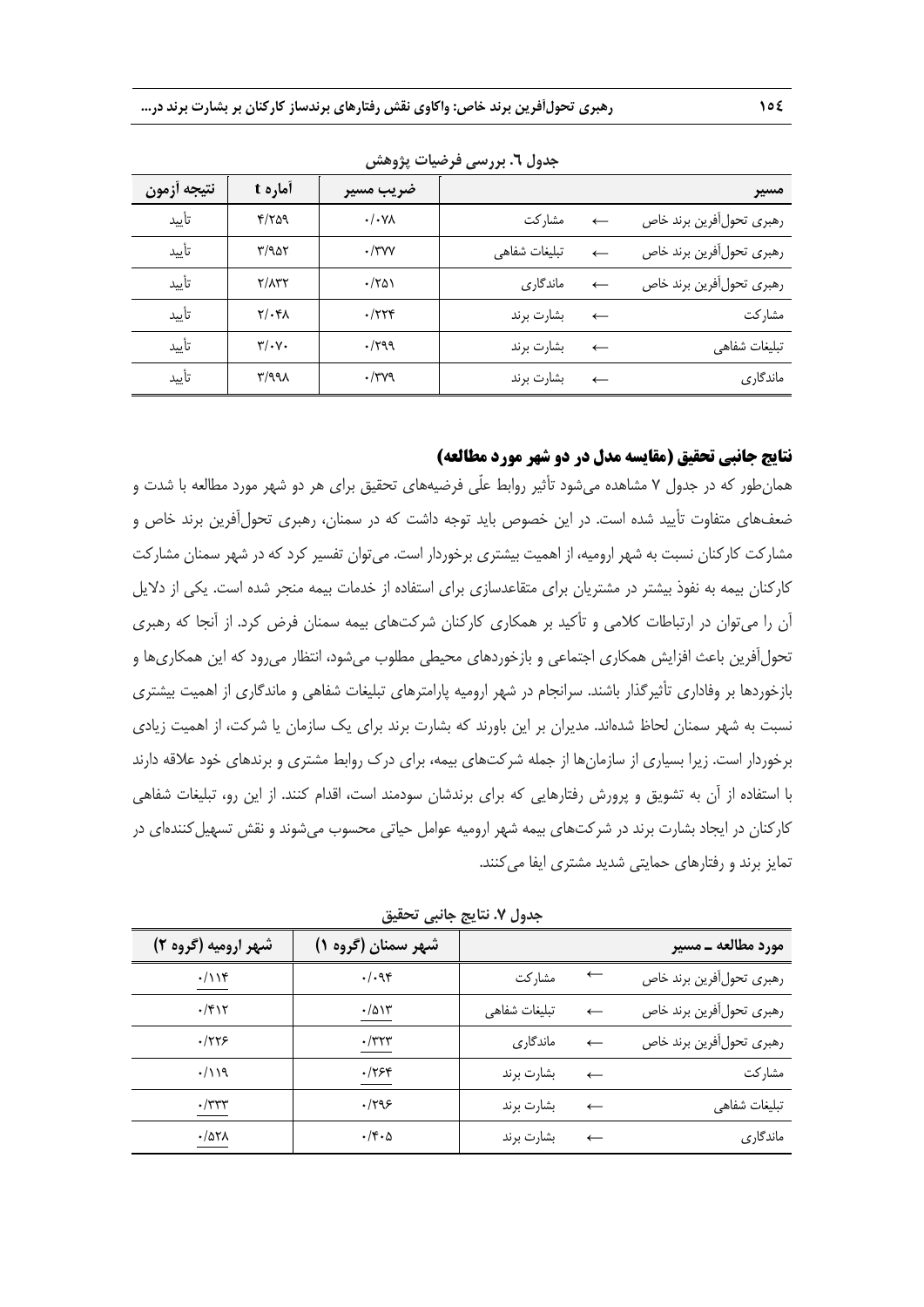## **نتیجهگیری و پیشنهادها**

این مطالعه برای پر کردن شکاف موجود در زمینه سبک رهبری تحولآفرین برند خاص و تأثیر آن در رفتارهای برندساز کارمندان و بشارت برند در صنعت بیمه صورت گرفته است. بهعالوه، با توجه به رقابت روزافزون میان شرکتهای بیمه، چالش جذب مشتریان جدید و تمایل به ادامه همکاری با مشتریان کنونی در چنین محیط رقابتی، شرکتهای بیمه باید بهدنبال شناسایی رفتارهای برندساز کارکنان و اجرای استراتژیهای الزم در این زمینه باشند. رفتارهای برندساز کارکنان یکی از مهمترین عوامل تأثیرگذار بر بشارت برند است. با توجه به نتایج حاصل از تجزیه و تحلیل دادهها، از بین 6 فرضیه مطرحشده، تمامی فرضیهها تأیید شده است. رهبری تحولآفرین برند خاص از بین رفتارهای برندسازی، بیشترین تأثیر را بر تبلیغات شفاهی کارکنان و ماندگاری به ترتیب با ضریب مسیر )1/977 و 1/211( دارد، همچنین رهبری تحولآفرین برند خاص با ضریب مسیر 1/171 بر مشارکت تأثیر مثبتی دارد که با یافتههای پژوهش مورهارت و همکاران )2113( همسویی دارد. بهعالوه، بین عوامل تأثیرگذار بر بشارت برند، بهترتیب ماندگاری با ضریب مسیر ،1/973 تبلیغات شفاهی با ضریب مسیر 1/233 و مشارکت با ضریب مسیر 1/224 بیشترین تأثیر را دارند. رهبران تحولآفرین اغلب از طریق تأکید بر مشارکت در فعالیتهای جمعی و فراهم آوردن فرصت برای تسهیم تجارب میان کارکنان، مشارکت آنها در شرکت را تحقق میبخشند. رهبری تحولآفرین برند خاص موجب افزایش مسئولیتپذیری کارکنان و تمایل بیشتر به انجام رفتارهای شهروندی میشود. به هر حال واضح است که رهبر نمیتواند زمینه تحول و افزایش اثربخشی کارکنان خود را فراهم آورد، مگر آنکه از طریق تسهیم و نشر اطالعات در سازمان و توجه کردن به ایدهها و نظریات کارکنان، زمینههای مشارکت بیشتر کارکنان و ارتقای خالقیت و نوآوری آنها را فراهم کند. از آنجا که رهبری تحولآفرین برند خاص بر مشارکت کارکنان تأثیر مثبت و معناداری دارد، به رهبران یا مدیران نمایندگیهای بیمه پیشنهاد میشود بهازای افزایش میزان مشارکت کارکنان در توسعه برند سازمان، برای کارکنان پاداشهایی در نظر بگیرند و مشارکت کارکنان در توسعه برند سازمان را پاس بدارند. رهبران تحولآفرین اغلب از طریق تأکید بر مشارکت در فعالیتهای جمعی و فراهم آوردن فرصتی برای تسهیم تجارب میان کارکنان، مشارکت آنها در سازمان را تحقق میبخشند. به همین علت، شرکتها میبایست با مشتریان خود کانالهای ارتباطی مناسبی ایجاد کرده و میزان مشارکت مشتریان در این کانالها را نیز پیشبینی کنند. همچنین شرکتها میتوانند مشتریان خود را به بیان عالیق، درخواستها و نیازهای خود تشویق کنند. در عین حال، کارکنان نیز میبایست قادر باشند انتظارات خود از مشتریان بهمنظور ارائه خدمات مطلوب را بهوضوح بیان کرده و تشریح کنند.

رهبری تحولآفرین موجب افزایش مسئولیتپذیری کارکنان و تمایل بیشتر به انجام رفتارهای شهروندی سازمانی میشود. با توجه به تأثیر مثبت رهبری تحولآفرین برند خاص بر ماندگاری کارکنان، به رهبران یا مدیران نمایندگیهای بیمه پیشنهاد میشود در همراستایی ارزشها و اولویتهای کارکنان با اهداف سازمانی برای کارایی بیشتر خود تالش کنند تا انگیزه الزم برای ادامه کار و ماندن در سازمان وجود داشته باشد. بهعالوه پیشنهاد میشود برخی وظایف به کارکنان محول شود تا کارکنان احساس باارزش و مهم بودن در سازمان را داشته باشند. بر همین اساس به مدیران نمایندگیهای بیمه توصیه میشود برای اجرای رویکرد بشارت برند، شرایط و بستر الزم را فراهم کرده و از منافع حاصل از آن در راستای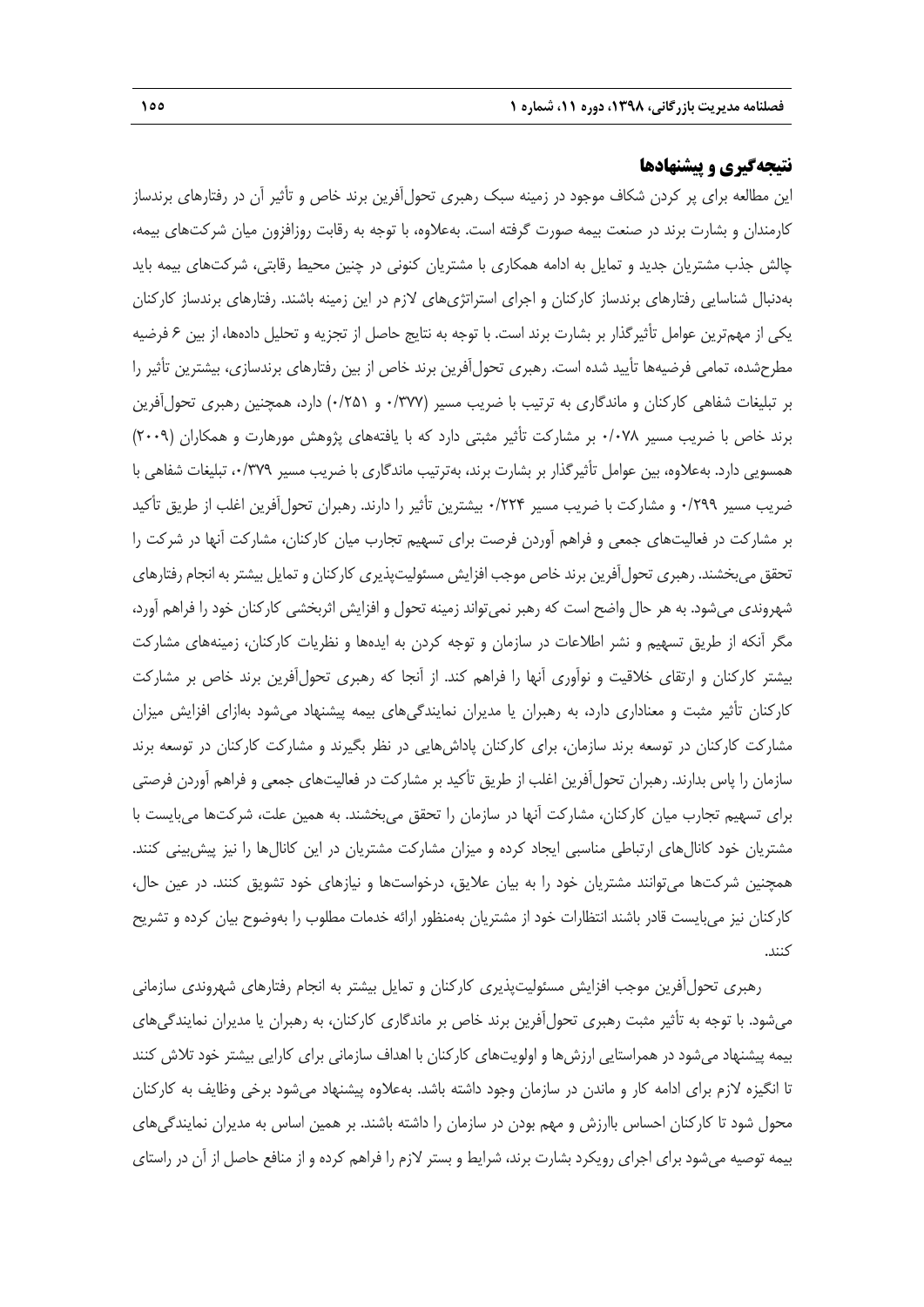ارتقای شهرت برند بیمه خود بهرهمند شوند. این منافع شامل موفقیت سازمان، تبلیغات مثبت، رضایت مشتری و وفاداری مشتری است. در واقع کارکنان بهسادگی حاضر به ترک سازمان نیستند، آنها از مشاغل خود راضی هستند و برای برند خود، بهصورت دهان به دهان تبلیغات مثبت انجام میدهند. به بیان ساده در حالی که خود را بخشی از یک کل هدفمند میدانند به بقای سازمان دلبستگی پیدا میکنند و برای آن بهصورت رسمی و غیررسمی تالش میکنند، اینجا است که رفتارهای مد نظر برند نمود پیدا میکند. همچنین مدیران بایستی فرهنگ مشارکت در سازمان را بپذیرند و بهکار گیرند تا کیفیت خدمات بهبود و در نهایت ارزش حاصل از برند خود را ارتقا دهند و انگیزه کارکنان برای ادامه همکاری با سازمان را از طریق دادن پاداشهای مادی و غیرمادی باال ببرند. تخصصی شدن پستهای سازمانی باعث شده دست یافتن به کارمندان مناسب و متعهد بهسختی صورت پذیرد. با توجه به این موضوع، سازمانهای نوین در تالش هستند شرایطی برای کارمندان در سازمان مهیا کنند که اشتغال در سازمان را به سایر رقبا ترجیح دهند و در سازمان بمانند که این امر بهنوبه خود میتواند بر بشارت و ارزش برند در سازمان تأثیر بگذارد. چنانچه ما بتوانیم محیطی را فراهم کنیم که افراد در آن بهمعنای واقعی مشارکت داشته باشند، نیازی به کنترل وجود نخواهد داشت. آنها می دانند چه چیزی باید انجام شود و آن را انجام می دهند. بهعالوه تجربه مشتری و مشارکت کارکنان در افزایش بشارت برند تأثیرگذار خواهند بود. بدیهی است کارمندانی که بهصورت فعال در توسعه برند نقش دارند و طبق استانداردها عمل میکنند، برای مدیریت برند ورودیهایی با کیفیت باال ارائه خواهند کرد و به مدیران برای مدیریت برند کمک میکنند. از آنجا که این استانداردها در راستای رسیدن به اهداف برند سازمان و شامل رفتارهای سازگار با برند و مشارکت کارکنان است، میتوان گفت احتماالً این رفتارها بر بشارت برند تأثیرگذارند. از سویی دیگر کارمندانی که دارای سابقه کاری باالیی هستند، کارمندانی ماهر و مجرب بوده و با اهداف و استانداردهای مقررشده در سازمانها آشنا هستند. در نتیجه به احتمال زیاد بیشتر از کارمندان دیگر رفتارهای سازگار با برند را نشان میدهند و به برند پایبندند و احتماالً میتوانند موجب افزایش بشارت برند شوند. بشارت برند نه تنها باعث حفظ و خرید مجدد مشتری می شود، بلکه موجب تبلیغات و حمایت شدید مشتریان از برند نیز می شود. این امر به کاهش هزینههای بازاریابی و تبلیغات منجر میشود، همچنین به نوعی مشتریان را در برابر تبلیغات منفی رقبا بیتوجه و بیمیل میکند. عالوه بر این، استفاده از مشارکت برای تأثیرگذاری بر رفتارهای حمایتی مشتریان موجب میشود تصور خوبی از شرکت و خدمات آن در ذهن مشتریان ایجاد شود و متقاعد کردن مشتریان با تعریف و تمجید از بیمه و انتقال نظرهای مثبت )تبلیغات شفاهی) در مقایسه با خدمات سایر شرکتهای بیمه و رفتارهای شدید حمایتی (بشارت برند) باعث ایجاد مزیتی رقابتی برای بیمه میشود. در واقع تبلیغات شفاهی جزء عوامل حیاتی در ایجاد بشارت برند محسوب میشوند. مبحث تبلیغات شفاهی در سازمانهای خدماتی از جمله شرکتهای بیمه، شناسایی و ارئه الگویی برای ارزیابی عوامل مؤثر بر آن برای شکوفایی و توسعه شرکتهای بیمه در راستای افزایش تولید و بهرهوری و ارتقای جایگاه بیمه نزد مشتریان ضروری است. رهبران تحولآفرین اثربخشی را به کارایی ترجیح میدهند و سعی میکنند با توجه به روحیات خود و کارکنان، از منابع انسانی سازمان بهرهمند شوند. در صنعت بیمه، رهبران تحولآفرین، خدمات مشتری را با ارتقای کیفیت خدمات و ایدههای نوآورانه کارکنان الهامبخش، اعتماد به نفس و دستیابی به رضایت بیشتر مشتری، تحویل میدهند، در نتیجه، میتوانند اعتماد کارکنان، تعهد و هویت را با برند مطلوب جلب کنند. از سوی دیگر، این رهبران ممکن است به کارمندان برای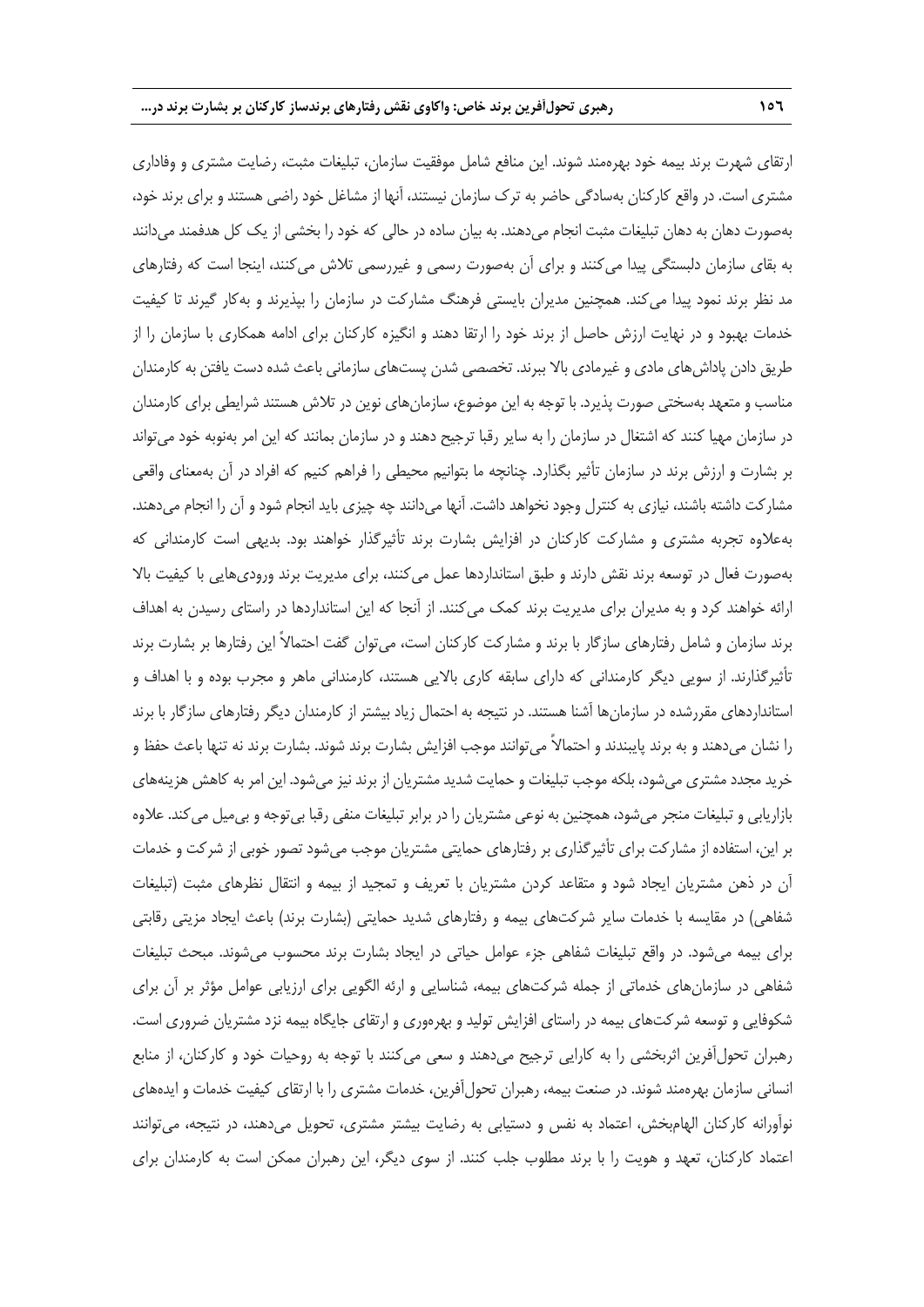همسانسازی ارزشهای شخصی خود با وعده نام تجاری در راستای بهبود رفتار برندسازی، کمک کنند. رهبری، کلید عملکرد برتر سازمانی و مزیت رقابتی به شمار میرود. رهبری تحولآفرین میتواند رفتار برندسازی کارکنان خط مقدم را تقویت کند. بر خالف رهبری مبادلهای، رهبران تحولآفرین، به زیردستان خود برای دستیابی به نتایج مطلوب از طریق ویژگیهای مختلف، نظیر تفکر انتقادی، تحریک فکری، تفکر فردی، انگیزه الهامبخش و سبک کاریزماتیک، انگیزه میدهند. با ایجاد حس چشماندازی مشترک، رهبری تحولآفرین میتواند برای رضایت باالتر و بهرهوری در میان پیروان لهامبخش در راستای دستیابی به عملکرد بالا، انگیزه ایجاد کند (اسری، زین و زیزال رازالی'، ۲۰۱۰).

| مشابه<br>مار تیکوت و<br>همكاران<br>(5.17)                   | مشابه جندقی و<br>همكاران<br>$(\tau \cdot \rho)$                                    | مشابه بكرا و<br>بدريناريان<br>$(\tau \cdot \mathcal{S})$          | مشابه مورهارت<br>و همکاران<br>$(\mathbf{r} \cdot \mathbf{q})$                                                         | مشابه ماتزلر و<br>همكاران<br>$(Y \cdot \cdot \vee)$                                                      | پژوهش حاضر                                                                                                                                |
|-------------------------------------------------------------|------------------------------------------------------------------------------------|-------------------------------------------------------------------|-----------------------------------------------------------------------------------------------------------------------|----------------------------------------------------------------------------------------------------------|-------------------------------------------------------------------------------------------------------------------------------------------|
|                                                             | رهبري تحولأفرين و<br>مبادلهاى برند خاص<br>بر رفتار شهروندي<br>برند مبتنی بر کارمند |                                                                   | رهبري تحولأفرين و<br>مبادلهای برند خاص بر<br>جوامع برند و شایستگی<br>هويت نقش، رهبري<br>مبادلهای بر مشارکت<br>كاركنان |                                                                                                          | رهبري تحول أفرين برند<br>خاص بر رفتارهای<br>برندساز كاركنان                                                                               |
|                                                             |                                                                                    |                                                                   | منابع انگیزشی<br>(درونیسازی هویت) بر<br>مشاركت، رفتار درون<br>نقش برندسازى،<br>ماندگاري و تبليغات<br>دهان به دهان     |                                                                                                          | رفتارهاى برندساز<br>كاركنان                                                                                                               |
| تأثير وفاداري برند<br>و هويت اجتماعي<br>برند، بر بشارت برند |                                                                                    | تبلیغات شفاهی به<br>عنوان يک عامل<br>حیاتی در ایجاد بشارت<br>برند |                                                                                                                       | اشتياق<br>مصرف كنندگان<br>نسبت به بشارت برند<br>(بشارت برند تأثير<br>معناداری بر تبلیغات<br>شفاهی دارد). | بشارت برند                                                                                                                                |
|                                                             |                                                                                    | نوأورى پژوهش                                                      |                                                                                                                       |                                                                                                          | تأثير مشاركت، تبليغات<br>شفاهی و ماندگار <i>ی</i> بر<br>بشارت برند _ همچنین<br>تأثير رهبري تحول أفرين<br>برند خاص بر رفتارهای<br>برندسازى |

**جدول .1 مقایسه یافتههای پژوهش حاضر با پژوهشهای پیشین**

این مقاله برای نخستین بار تالش کرد در صنعت بیمه در ایران به بررسی مطالعه رابطه رفتارهای برندساز کارکنان )مشارکت، تبلیغات شفاهی و ماندگاری( با رهبری تحولآفرین برند خاص و بشارت برند بپردازد. با توجه به اینکه صنعت

ــــــــــــــــــــــــــــــــــــــــــــــــــــــــــــــــــــــــــــــــــــــــــــــــــــــــــــــــــــــــــــــــــــ

1. Asree, Zain & Rizal Razalli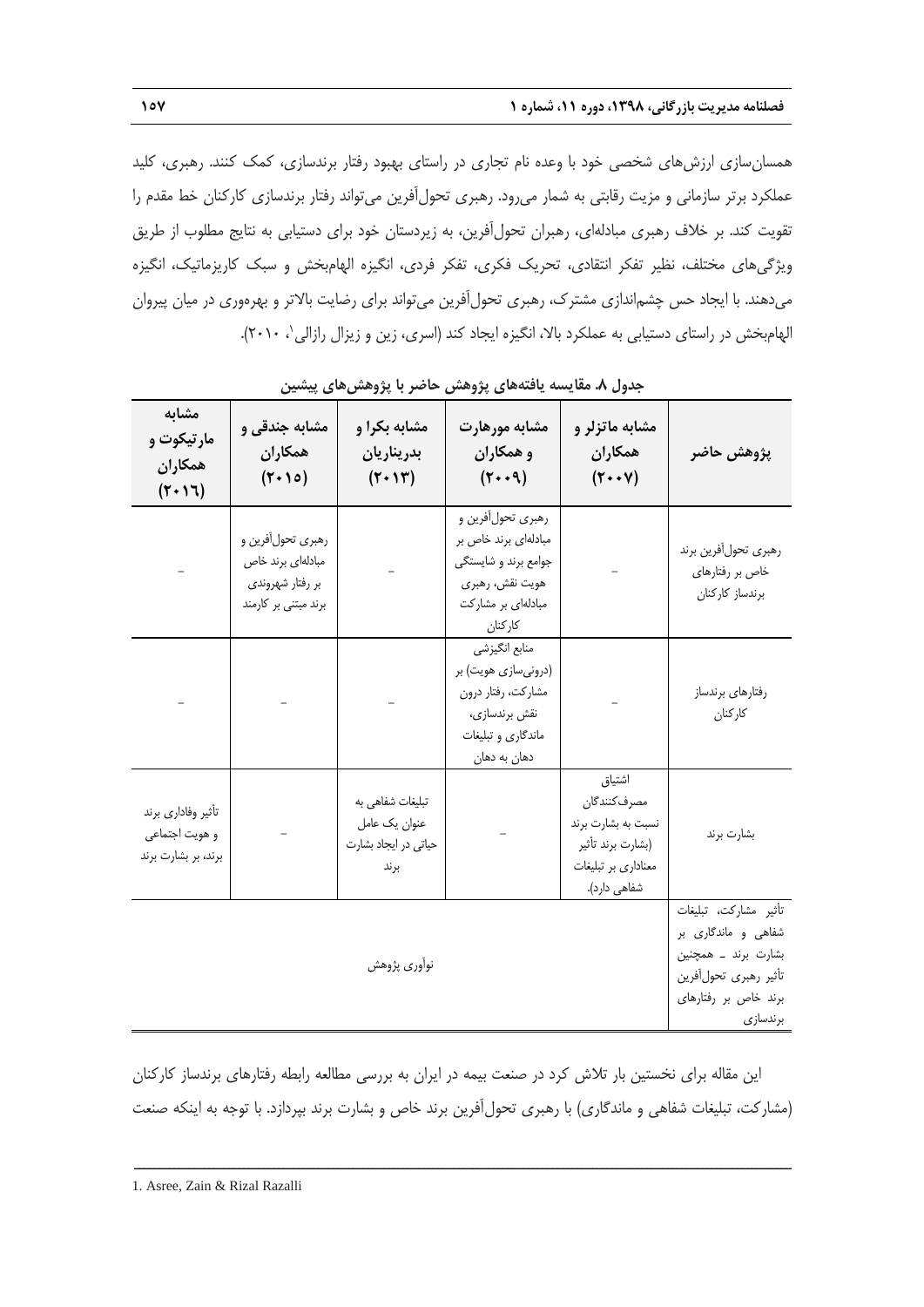بیمه صنعتی خدماتی است و پرسنل و نیروی انسانی در پروسه محصول نقش عمدهای دارند، میتوانند مشارکت باالیی در ایجاد رفتارهای معطوف به نوآوری داشته باشند. جدول 1 یافتههای این پژوهش را با نتایج پژوهشهای پیشین مقایسه می کند. از میان پژوهش های ذکرشده در جدول ۸، پژوهش بکرا و بدریناریان (۲۰۱۳) و مورهارت و همکاران (۲۰۰۹) اهمیت ویژهای دارد. بکرا و بدریناریان )2119(، بخشی از پژوهش خود را به شناسایی تبلیغات شفاهی بهعنوان عاملی حیاتی در ایجاد بشارت برند اختصاص دادهاند، همچنین، مورهارت و همکاران (۲۰۰۹)، به رابطه بین رهبری تحول آفرین و مبادلهای برند خاص بر مشارکت کارکنان از ابعاد رفتارهای برندساز کارکنان، پرداختهاند. در حالی که در پژوهش حاضر، بر تمامی ابعاد رفتارهای برندساز کارکنان (مشارکت، ماندگاری و تبلیغات شفاهی) پرداخته شده و متغیر وابسته در این پژوهش بشارت برند است. در تحقیق مورهارت )2113( تأثیر رهبری تحولآفرین برند خاص بر جوامع برند و شایستگی هویت برند آزموده شده است، اما در این پژوهش تأثیر ابعاد رفتارهای برندساز کارکنان بر بشارت برند مد نظر است. در تحقیق مورهارت )2113( دو سبک رهبری تحولآفرین و مبادلهای سنجش شده ولی در پژوهش حاضر فقط سبک رهبری تحولآفرین بررسی شده است. از این رو پژوهش آنها بیشترین قرابت را با پژوهش حاضر دارد. از میان پژوهشهای داخلی، پژوهش عباسی و چاقری )1937(، برجستهترین پژوهش است که در آن ارتباط بین رفتار مشارکتی و رفتار شهروندی مشتریان بر قصد ترک خرید در یک شرکت بیمهای را بررسی کردهاند.

اگرچه یافتههای مطالعه حاضر، بینشی قابل توجه در رابطه با رهبری تحولآفرین برند خاص ارائه میدهد، اما از چندین محدودیت نیز برخوردار است. نخست اینکه هدف آن بررسی رهبری تحولآفرین برند خاص، فارغ از تأثیر عوامل مداخلهگر احتمالی مانند سن و سابقه شغلی است. جامعه آماری و نمونه تحقیق حاضر، شرکتهای بیمه شهر ارومیه و سمنان است، در نتیجه نتایج این تحقیق به سایر شهرها قابل تعمیم نیست. از طرفی دیگر، این تحقیق، تحقیقی مقطعی است و دادههای آن در بازه زمانی مشخصی جمعآوری شده است، در حالی که تحقیقات طولی میتوانند نتیجه غنیتری ارائه بدهند.

#### **منابع**

- اشکانی، مهدی؛ اسفیدانی، محمدرحیم (۱۳۹۵). بررسی تأثیر ارتباطات برند مصرفکننده بر بشارت برند تلفن همراه. *نشریه مدیریت* برند، ۳ (۴)، ۱۵۷ -۱۸۰.
- بلوچی، حسین؛ حسنقلیپور، طهمورث؛ ملکی مینباش رزگاه؛ مرتضی؛ سیاه سرانی کجوری، محمد علی )1934(. بررسی تأثیر اعتماد و هویت برند بر بشارت برند، *نشریه کاوشهای مدیریت بازرگانی، ۷ (۱۴)، ۷۷–۹*۸.
- حسنقلیپور، طهمورث؛ رهروی، الناز؛ عباچیان قاسمی، رضا )1932(. مطالعه نظری و تجربی عوامل پیشبینیکننده تبلیغات شفاهی مشتریان در مورد شرکتهای هواپیمایی (مورد مطالعه: شرکت هواپیمایی ایران ایر). *فصلنامه علمی ـ پژوهشی مدیریت*  $5 - 5 - 1$  )، (۱)، ۶۰–۴۱
- دل افروز، نرگس؛ فرخ بخت فومنی، علیرضا؛ خسروی، محمدرضا (۱۳۹۶). تبیین استفاده از رسانههای اجتماعی در تعاملات میان شرکتهای بیمه، نمایندگیهای فروش و مشتریان (مطالعۀ موردی: شرکت بیمۀ ایران). *فصلنامه علمی ـ پژوهشی مدیریت* بازرگانه ۲ (۲)، ۲۷۱ - ۲۹۴.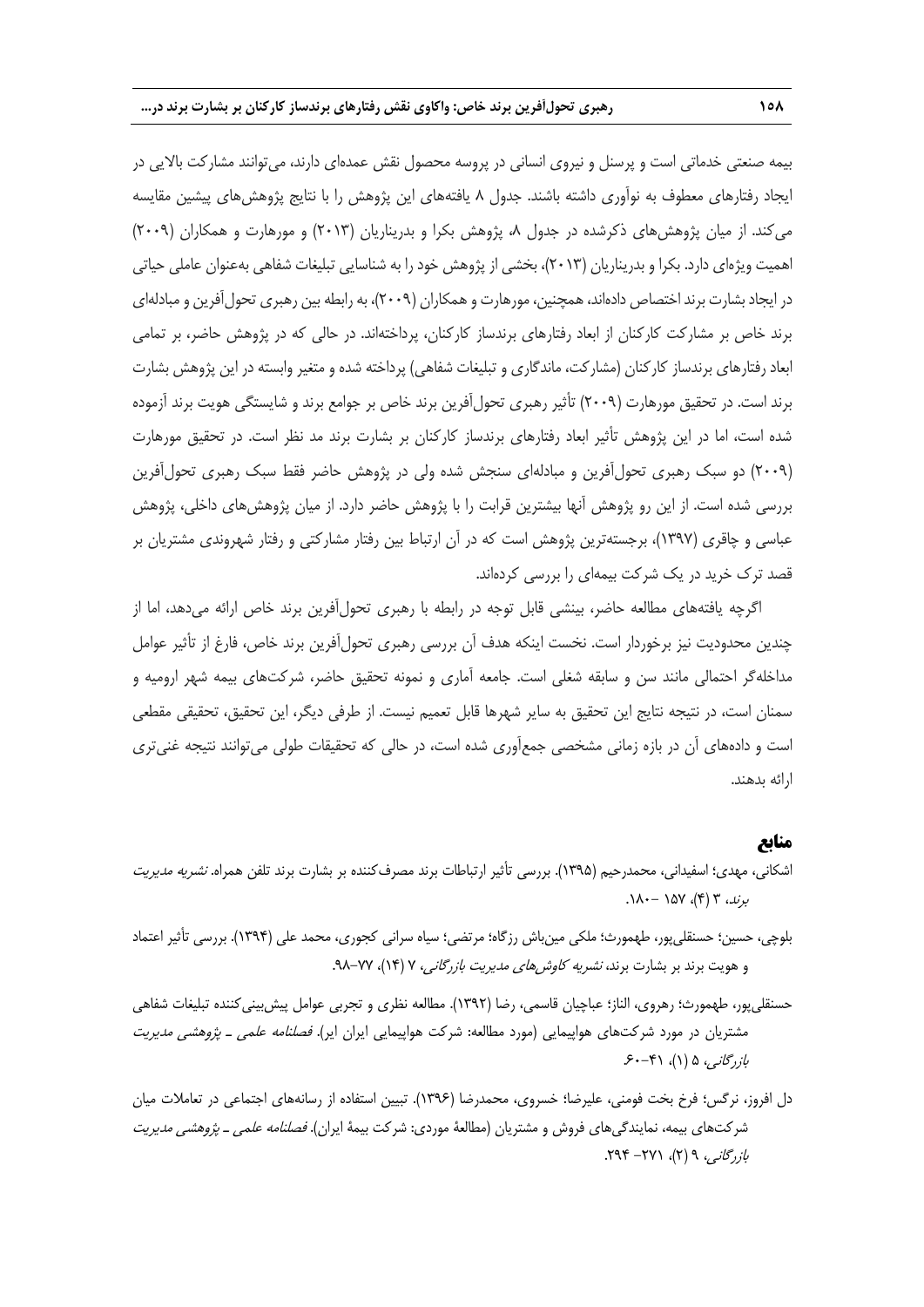- عباسی، ابراهیم؛ چاقری، راضیه )1937(. بررسی ارتباط بین رفتار مشارکتی و رفتار شهروندی مشتریان بر قصد ترک خرید )مطالعه موردی: یک شرکت بیمهای). *فصلنامه علمی ـ پژوهشی پژوهشنامه بیمه*، ۳۳ (۱)، ۶۳-۸۴.
- مهرنوش، مینا؛ طهماسبی، داریوش (۱۳۹۶). اثر ارزش ویژه برند و سرمایه اجتماعی بر تصویر برند (مورد مطالعه: برند خودروی سمند). فصلنامه علمی ـ پژوهشی مدیریت بازرگانی، ۹ (۴)، ۶۰۵– ۹۲۵.

نصرالهی وسطی، لیال؛ جلیلوند، محمدرضا؛ فاتحراد، مهدی )1932(. تأثیر تبلیغات شفاهی بر تصمیم گردشگران داخلی برای سفر به کشورهای خارجی. فصلنامه علمی <sup>ـ</sup> پژوهشی مدیریت بازرگانی، 1 )4(، -33 .121

#### **References**

- Abassi, E., Chaghari, R. (2018). A Study of the Relationship of Customer Participation Behavior and Citizenship Behavior on Purchase Refusal Intention: A Case Study of Insurance Company. *Iranian Journal of Insurance Research*, 33(1), 63-84. (*in Persian*)
- Ashkani, M., Esfidani, M. (2017). Influence of Consumer Brand Relationship on Brand Evangelism. *Brand Management*, 3(4), 157-180. (*in Persian*)
- Asree, S., Zain, M., & Rizal Razalli, M. (2010). Influence of leadership competency and organizational culture on responsiveness and performance of firms. *International Journal of Contemporary Hospitality Management*, *22*(4), 500-516.
- Balochi, H., Hasangholi Pour, T., Maleki Min Bashe Razgah, M., Siah Sarani kojori, M. (2015). The Effect of Brand Trust and Brand Identity on Brand Evangelism. *Journal of business management probes*, 7(14), 77-98. (*in Persian*)
- Bamberger, P. A., Meshoulam, I., & Biron, M. (2014). *Human resource strategy: Formulation, implementation, and impact*. Routledge.
- Becerra, E.P. & Badrinarayanan, V. (2013). The influence of brand trust and brand identification on brand evangelism. *Journal of Product & Brand Management*, 22(5/6), 371-383. DOI: 10.1108/JPBM-09-2013-0394.
- Bloemer, J., & Odekerken-Schröder, G. (2006). The role of employee relationship proneness in creating employee loyalty. *International Journal of Bank Marketing*, 24(4), 252-264.
- Buil, I., Martínez, E., & Matute, J. (2018). Transformational leadership and employee performance: The role of identification, engagement and proactive personality. *International Journal of Hospitality Management*, 77, 64-75.
- Burmann, C., Zeplin, S., & Riley, N. (2008). Key determinants of internal brand management success: An exploratory empirical analysis. *Journal of Brand Management*, 16(4), 264- 284.
- Delafrooz, N., Farokhbakht Foomani, A., khosravi, M. (2017). Specifying the Social Media Usage among Insurance Companies, Agents and Clients (insured)' Interactions (Case study: Iran Insurance Co.). *Iranian Business Management*, 9(2), 271-294. (*in Persian*)
- Doss, S. K., & Carstens, D. S. (2014). Big five personality traits and brand evangelism. *International Journal of Marketing Studies*, 6(3), 13.
- Garas, S. R. R., Mahran, A. F. A., & Mohamed, H. M. H. (2018). Internal corporate branding impact on employees' brand supporting behaviour. *Journal of Product & Brand Management*, *27*(1), 79-95.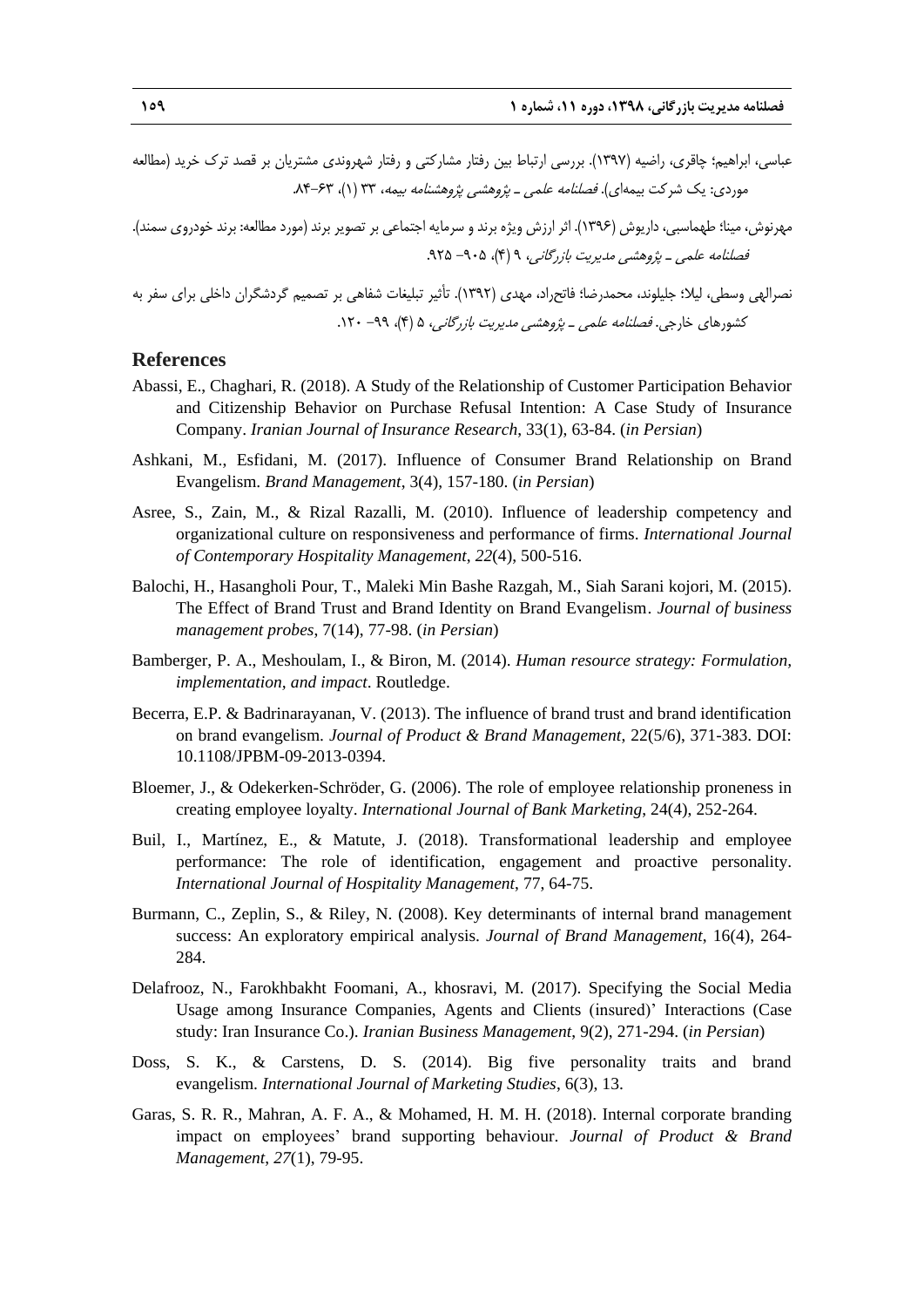- Hasangholipour, T., Rahrovy, E., Abachian Ghasemi, R. (2013). Theoretical and Empirical Study of Determinants of Word of Mouth in Airline Companies: The Case of Iran Airline Company. *Iranian Business Management*, 5(1), 41-60. (*in Persian*)
- Jandaghi, Gh., Bahamin, F., & Abaei, M. (2015). The effects of brand leadership styles on employees-based brand citizenship behavior. *World Scientific News*, 22, 25-39.
- Kammerhoff, J., Lauenstein, O., & Schütz, A. (2018). Leading toward harmony–Different types of conflict mediate how followers' perceptions of transformational leadership are related to job satisfaction and performance. *European Management Journal*. Available in: https://www.sciencedirect.com/science/article/pii/S0263237318300690.
- King, C., & Grace, D. (2009). Employee based brand equity: A third perspective. *Services Marketing Quarterly*, 30(2), 122-147.
- King, C., & So, K. K. F. (2015). Enhancing hotel employees' brand understanding and brandbuilding behavior in China. *Journal of Hospitality & Tourism Research*, 39(4), 492-516.
- King, C., Grace, D., & Funk, D. C. (2012). Employee brand equity: Scale development and validation. *Journal of Brand Management*, 19(4), 268-288.
- Kirnan, J. P., Farley, J. A., & Geisinger, K. F. (1989). The relationship between recruiting source, applicant quality, and hire performance: An analysis by sex, ethnicity, and age. *Personnel psychology*, 42(2), 293-308.
- Kucherov, D., & Zavyalova, E. (2012). HRD practices and talent management in the companies with the employer brand. *European Journal of Training and Development,* 36(1), 86-104.
- Lepak, D. P., Liao, H., Chung, Y., & Harden, E. E. (2006). A conceptual review of human resource management systems in strategic human resource management research. *In Research in personnel and human resources management* (pp. 217-271). Emerald Group Publishing Limited.
- MacKenzie, S. B., Podsakoff, P. M., & Rich, G. A. (2001). Transformational and transactional leadership and salesperson performance. *Journal of the academy of Marketing Science*, 29(2), 115-134.
- Maehle, N., & Shneor, R. (2010). On congruence between brand and human personalities. *Journal of Product & Brand Management*, 19(1), 44-53.
- Marticotte, F., Arcand, M., & Baudry, D. (2016). The impact of brand evangelism on oppositional referrals towards a rival brand. *Journal of Product & Brand Management*, *25*(6), 538-549.
- Matzler, K., Pichler, E. A., & Hemetsberger, A. (2007). Who is spreading the word? The positive influence of extraversion on consumer passion and brand evangelism. *Marketing Theory and Applications*, 18, 25-32.
- McColl-Kennedy, J. R., & Anderson, R. D. (2002). Impact of leadership style and emotions on subordinate performance. *The Leadership Quarterly*, 13(5), 545-559.
- Mehrnoosh, M., tahmasebi aghbolagh, D. (2018). The Effect of Brand Equity and Social Capital on Brand Image (A Study of Samand Automobile Brand). *Iranian Business Management*, 9(4), 905-925. (*in Persian*)
- Miles, S. J., & Mangold, G. (2004). A conceptualization of the employee branding process. *Journal of relationship marketing*, 3(2-3), 65-87.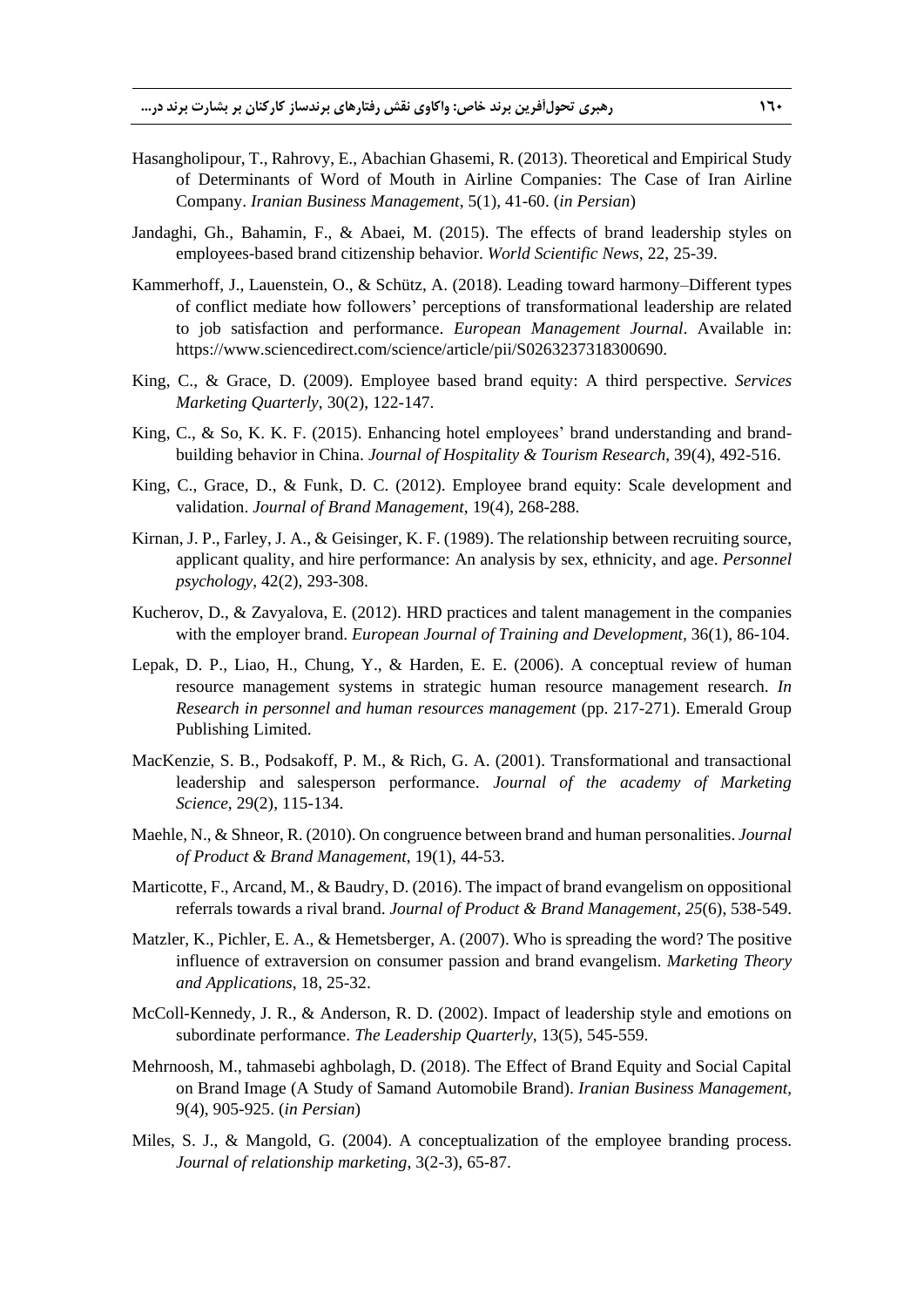- Morhart, F. M., Herzog, W., & Tomczak, T. (2009). Brand-specific leadership: Turning employees into brand champions. *Journal of Marketing*, 73(5), 122-142.
- Nasrolahi Vosta, L., Jalilvand, M., Fateh Rad, M. (2013). The effect of Word of Mouth on Domestic Tourists' Decision for Traveling to Foreign Countries. *Iranian Business Management*, 5(4), 99-120. (*in Persian*)
- Niessen, C., Mäder, I., Stride, C., & Jimmieson, N. L. (2017). Thriving when exhausted: The role of perceived transformational leadership. *Journal of Vocational Behavior*, *103*, 41-51.
- Odumeru, J. A., & Ogbonna, I. G. (2013). Transformational vs. transactional leadership theories: Evidence in literature. *International Review of Management and Business Research*, 2(2), 355.
- Palmer, B., Walls, M., Burgess, Z., & Stough, C. (2001). Emotional intelligence and effective leadership. *Leadership & Organization Development Journal*, 22(1), 5-10.
- Parasuraman, A., Zeithaml, V. A., & Berry, L. L. (1988). Servqual: A multiple-item scale for measuring consumer perc. *Journal of retailing*, 64(1), 12-40.
- Park, C. W., Eisingerich, A. B., & Park, J. W. (2013). Attachment–aversion (AA) model of customer–brand relationships. *Journal of consumer psychology*, 23(2), 229-248.
- Podsakoff, P. M., MacKenzie, S. B., Moorman, R. H., & Fetter, R. (1990). Transformational leader behaviors and their effects on followers' trust in leader, satisfaction, and organizational citizenship behaviors. *The leadership quarterly*, 1(2), 107-142.
- Presbitero, A., Roxas, B., & Chadee, D. (2016). Looking beyond HRM practices in enhancing employee retention in BPOs: focus on employee–organisation value fit. *The International Journal of Human Resource Management*, *27*(6), 635-652.
- Punjaisri, K., Evanschitzky, H., & Rudd, J. (2013). Aligning employee service recovery performance with brand values: The role of brand-specific leadership. *Journal of Marketing Management*, 29(9-10), 981-1006.
- Riivits-Arkonsuo, I., Kaljund, K., & Leppiman, A. (2015). Consumer journey from first experience to brand evangelism. Research in Economics and Business: *Central and Eastern Europe*, 6(1), 5-28.
- Robbins, S. P. and Coulter, M. (2007). *Management (9th Ed).* London: Prentice- Hall.
- Scarpi, D. (2010). Does size matter? An examination of small and large web-based brand communities. *Journal of Interactive Marketing*, 24(1), 14-21.
- Shaari, H., Salleh, S. M., & Hussin, Z. (2015). The effect of brand leadership styles on employees' brand citizenship behavior. *Asian Social Science*, 11(18), 86.
- Tingchi Liu, M., Anthony Wong, I., Shi, G., Chu, R., & L. Brock, J. (2014). The impact of corporate social responsibility (CSR) performance and perceived brand quality on customer-based brand preference. *Journal of Services Marketing*, 28(3), 181-194.
- Uen, J. F., Wu, T., Teng, H. C., & Liu, Y. S. (2012). Transformational leadership and branding behavior in Taiwanese hotels. *International Journal of Contemporary Hospitality Management*, *24*(1), 26-43.
- Usakli, A., & Baloglu, S. (2011). Brand personality of tourist destinations: An application of selfcongruity theory. *Tourism management*, 32(1), 114-127.